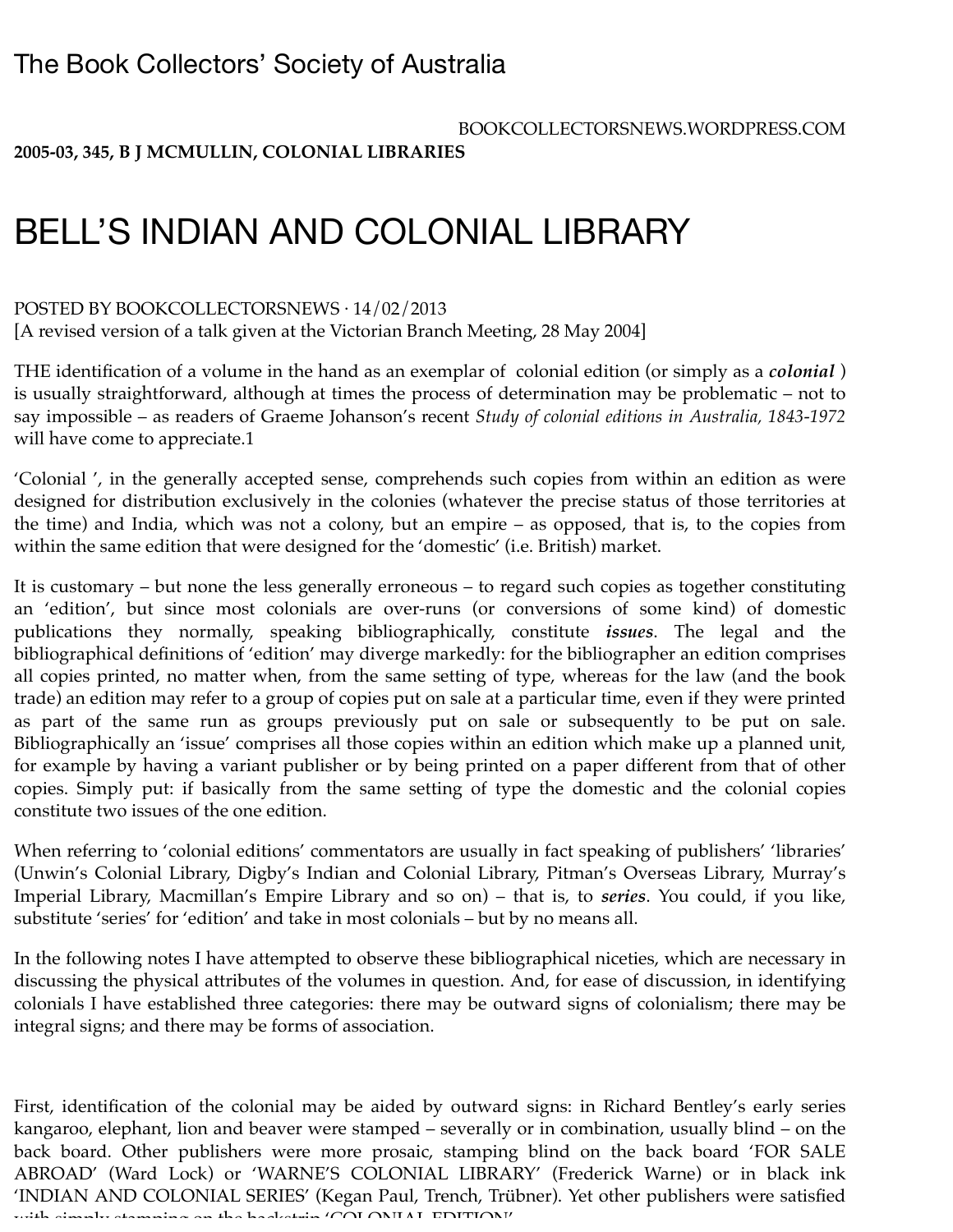with simply stamping on the backstrip 'COLONIAL EDITION'.

Another outward sign may be a series statement – usually incorporating the word 'library', as already noted – stamped at the foot of the backstrip. Within colonial libraries copies might also be stamped 'AUSTRALASIAN EDITION' on the backstrip, presumably reflecting territorial arrangements between publishers, the intention being to differentiate copies destined for Australia and New Zealand from copies destined probably for Canada, though whether the two issues might differ internally is doubtful.

A further outward sign is said to be the fabric in which the volumes were bound, though I have to confess that I have not learnt to identify the so-called *colonial cloth* (can it be recognized in isolation?), and I wonder if colonials are ever to be distinguished from domestics on this basis alone.2 Is it rather that what is being alluded to is in fact a *style of binding*, peculiar to a particular series at a particular time?

The limitation of such outward signs in the process of identification is that once a colonial is rebound its identity will be lost.

More permanent signs are the integral ones – those appearing on a leaf which forms part of the 'ideal copy' (i.e. the form of a volume which is considered physically complete). Typically the integral signs comprise:

(i) a series statement printed on one of the pages making up the prelims, often the half-title but sometimes the title page itself; and/or

(ii) a statement of restricted circulation, also printed on a page of the prelims, often the verso of the title page, indicating the geographic area(s) to which distribution of the volume was confined.

In the declining years of the colonial the same ends might be reached by means of a rubber stamp declaring 'Colonial Edition', 'Overseas Edition', or some such, found somewhere in the prelims or on the front free endpaper. One might wonder at what stage in the life of a volume the rubber stamp was added, whether at publication or at some later date: the earliest example that I have seen is in a volume with title page dated 1907,3 leading me to wonder whether the application of a rubber stamp was a form of remaindering, along the lines of the speculative consignments shipped to the colonies in the middle of the nineteenth century. The indignity of the rubber stamp has even extended to at least one of the early publications of The Golden Cockerel Press: A E Coppard, *Clorinda walks in heaven*, 1922, has 'COLONIAL EDITION' clumsily stamped on the front free endpaper in the Monash copy.

The removal of the leaf or leaves identifying the volume as a colonial would make it obviously imperfect physically (even if the text itself was complete) and its status uncertain: Did the missing preliminary leaf or leaves contain a series statement and/or statement of restricted circulation or not? Did the missing endpaper bear a rubber stamp or not?

Other colonials may be identified as such by association, the most common form of association being a separate catalogue of the publisher's colonial series, bound in at the end or printed on the endpapers, the mere presence of a catalogue presumably a sufficient proof of colonialism. Admittedly, volumes

containing a catalogue are usually already identified by either an outward or an integral sign (or both), but it isn't necessarily so, so that a volume bereft of its catalogue in rebinding may thereby lose its identity.

Even more tenuous an association is a statement of colonialism appearing only on the book jacket. In the years following the Second World War printing a statement on the jacket was one way of creating a colonial, stamping the book jacket of the domestic issue another – for example, in the early 1950s the novels of Mazo de la Roche were available in Australia (and no doubt elsewhere in the former British Empire) with the front flap price-clipped and the following statement rubber-stamped parallel to the line of clipping: Macmillan's Overseas Library | — | *This Library must not* be circulated | *in the British Isles, The United States* | *of America or Canada*.4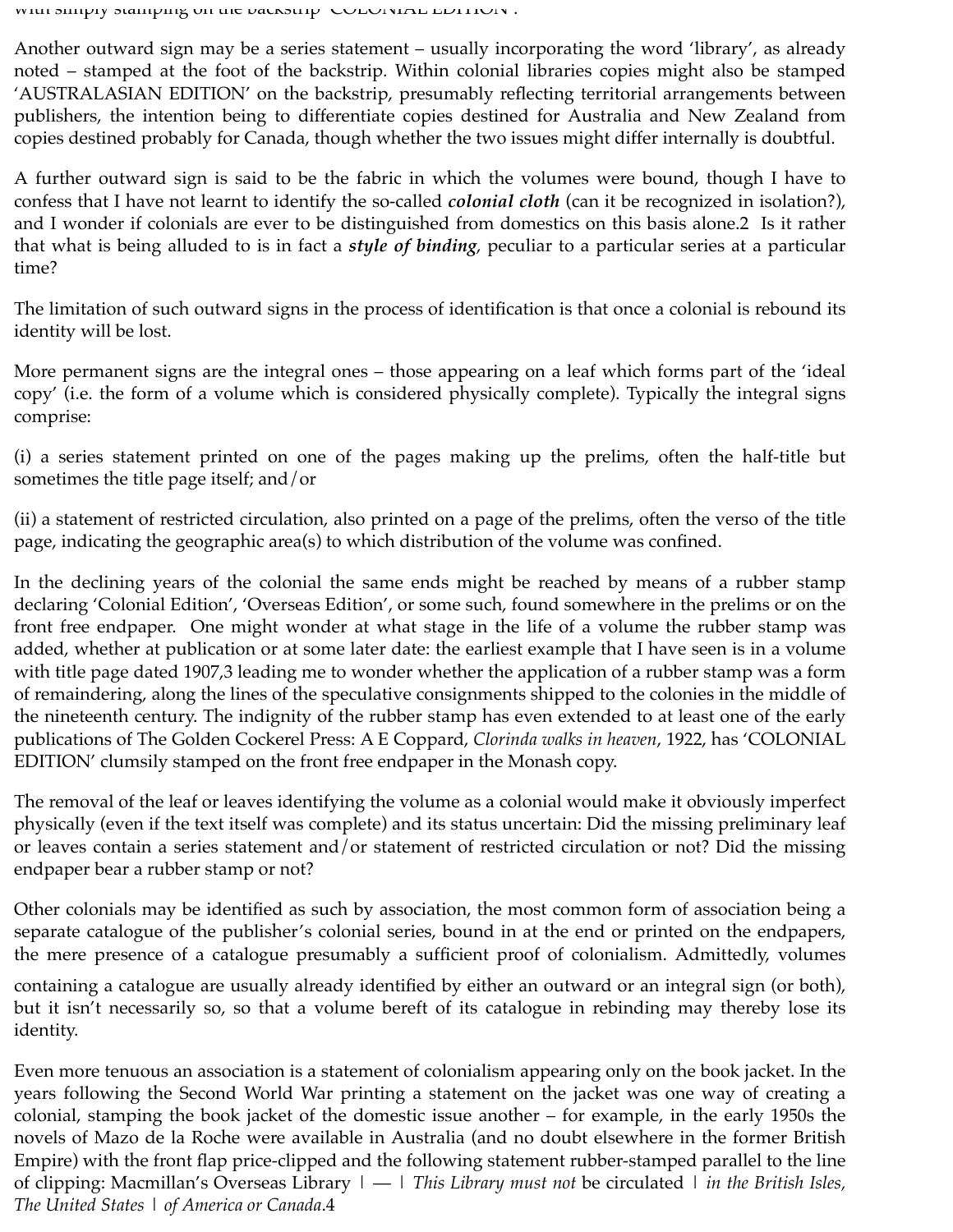The removal of the book jacket will obviously make the naked volume indistinguishable from the domestic.

Another form of association (again probably not to be found in isolation) that I have recently encountered – a form not mentioned by Johanson – is the tipping in of a detachable bookmark declaring that the host volume belongs to a particular colonial series and advertising forthcoming titles in the series, along with other colonials not included in the main series. I first noticed a bookmark in a volume from among a miscellaneous collection recently bequeathed to the Monash University Library: Charles Stuart Calverley, *Complete* works (London: George Bell and Sons, 1902). The bookmark announces that the volume belongs to 'Bell's Indian and Colonial Library' (BICL), in which it is No 472, and bound in at the back is a BICL catalogue dated October 1902. My curiosity aroused, I decided to try to find out how widespread the practice was of inserting bookmarks in colonials. Fortunately at hand was the Monash Colonial Editions Collection (CEC).

Subsequently another four intact bookmarks in BICL volumes in CEC were found, as well as traces of the former presence of a bookmark in a further eleven volumes, amounting to fifteen in all, representing twelve titles. Invariably, as evidenced by the now-sixteen volumes, the bookmarks were attached to one of the preliminary rectos, close to the gutter. Overall they measure up to 175mm in height by about 80mm in width, with a perforation running vertically about 12mm from the left-hand edge, the stub being pasted down. The former presence of a bookmark may be revealed by a stub (fragmentary or complete) or by the discoloration of an adjacent leaf, since the bookmarks were of a decidedly acidic paper.

Besides their evidence towards establishing the publishing history of the particular titles, the bookmarks may help in reconstructing the publishing history of the series itself, in that dates of publication, often quite precise, are given for the titles listed. Though perhaps they should not be taken on trust, the dates clearly relate to that portion of the overall edition making up the colonial issue, not necessarily to the domestic. That said, it is usually accepted that the intention was to have domestics and colonials published more-or-less simultaneously, but the dates could equally be those at which titles were available to London exporters for shipment; the evidence is contradictory, as will become evident.

The use of bookmarks in volumes from BICL was – to judge from the bookmarks themselves and the BICL catalogues bound in – confined to a period of seemingly not much more than a year (early 1902 to mid 1903), thus limiting their evidential value for the student of the book trade. At this point it is worth noting that the dates of the catalogues keep fairly close step with the numerical sequence of the volumes

in which they appear, suggesting their value in assigning dates to volumes published late in the life of BICL without a title-page date – but the evidence is not always unambiguous. The instances at Monash, with series number, title-page date, and the date of

- (i) the bound-in BICL catalogue, and
- (ii) the catalogue found on the endpapers of the paper-bound issue are:
- 417 George Douglas, *The house with the green shutters*, 1902 (March 1902)
- 434 W W Jacobs, *At Sunwich Port*, 1902 (March 1902)
- 435 Benjamin Swift, *Ludus amoris*, 1902 (March 1902)
- 447 M E Francis (Mrs Francis Blundell), *North, south and over the* sea, 1902 (July 1902)
- 450 Arthur Griffiths, *Tales of a government official*, 1902 (July 1902)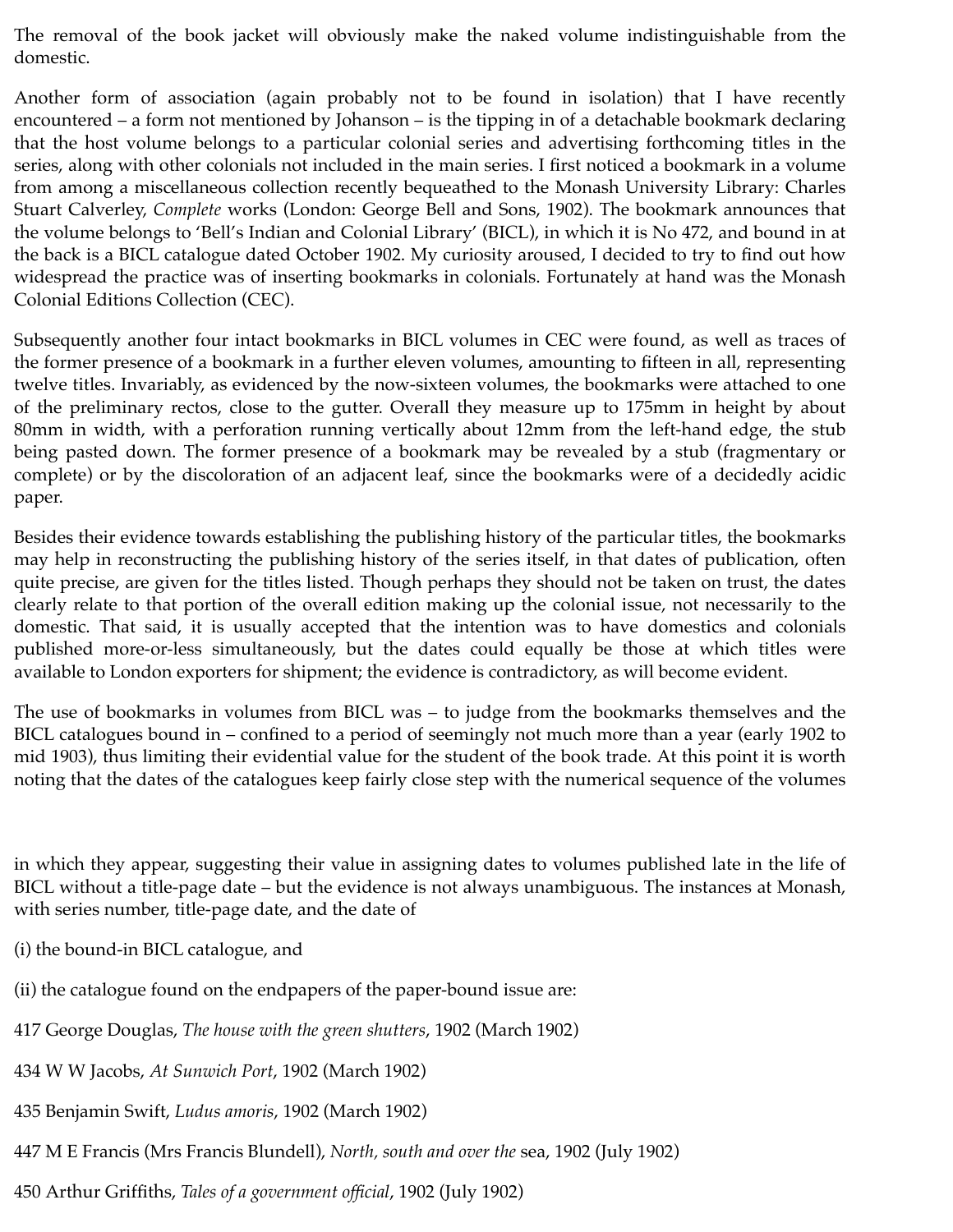453 Max Pemberton, *The house under the sea*, 1902 (July 1902)

459 C J Cutcliffe Hyne, *The little red captain*, 1902, from the paperbound issue (July 1902; endpapers April 1902)

463 W W Jacobs, *The lady of the barge*, 1902 (July 1902)\* a second copy (July 1902) a third copy, from the paper-bound issue (October 1902; endpapers July 1902)\*

464 *A Londoner's log-book 1901-1902*, 1902 (October 1902) a second copy, from the paper-bound issue (October 1902; endpapers November 1902)\*

467 W H Fitchett, *Nelson and his captains*, 1902 (December 1902)

472 C S Calverley, *The complete works*, 1902 (October 1902)\*

479 Graham Hope, *The triumph of Count Ostermann*, from the paperbound issue, lacking title leaf (October 1902; endpapers December 1902)

491 Bret Harte, *Trent's trust and other stories*, 1903 (December 1902)\*

\*[ Bookmark intact.]

Since it is likely that all the volumes in the range will have been treated in the same manner a full list of BICL Nos 417-491 is appended in order to point collectors to publications in which a bookmark may be present – I presume that a copy with a bookmark will be marginally more desirable to them than one without. (Of course, it is also possible that copies of titles preceding No 417 or following No 491 may yet be found with a bookmark.)5 The bound-in catalogues are dated to the month, but on the basis of those seen they were revised less frequently than monthly; on the other hand the absence of the intervening months may be merely a reflexion of the sparseness of the sample. (At a rough computation CEC contains about 220 titles from BICL, or a little under one in six of the total published.)6

I have not seen bookmarks inserted in the colonial series of other publishers, and since Johanson does not mention them we may tentatively consider them as an innovation to be credited to Bell. Given the parallel of an ongoing series of indefinite duration comprising titles published at frequent intervals, it is tempting to see the origin of Bell's bookmarks in those loosely inserted in volumes from Tauchnitz's Collection of British Authors, published in Leipzig from 1841 to well into the twentieth century.7 Todd and Bowden were able to record only 56 of the monthly bookmarks in the period July 1894 to June 1914 – i.e. 184 of the 240 months from this twenty-year period are not represented in their examination of 56,000 volumes, confirming what might have been anticipated: loose bookmarks are ephemeral (no detached bookmarks have survived in the BICL volumes in CEC). Bell's innovation therefore may be merely to have stuck the bookmarks in.

The reason that bookmarks were abandoned in BICL so soon after their introduction is not obvious and may not now be capable of recovery. Over time (but how long?) they would stain adjacent leaves if left in place, but since they were in fact *intended* to be removed it would seem unlikely that a concern over their acidity was the reason. More likely is a concern over the time taken to insert bookmarks by hand in the total colonial issue. An added question is: At what stage were they tipped in? – in Britain prior to export (as seems probably the case) or on arrival in the colony? and if the latter, are those found in volumes from CEC peculiar to Australia? An associated question relevant in this context is: How large were colonial issues? According to Simon Nowell-Smith, early titles in the contemporaneous Macmillan's Colonial Library 'were not large, usually 500 to 1,000 copies'.8 Are such figures typical of Bell too? I take up the question later.

Handling so many BICL volumes in CEC in search of bookmarks led to a recognition that these volumes exhibited a number of features which were of interest to the physical bibliographer: Were they characteristic of colonials as a whole? In particular I wondered about the reliability of the evidence that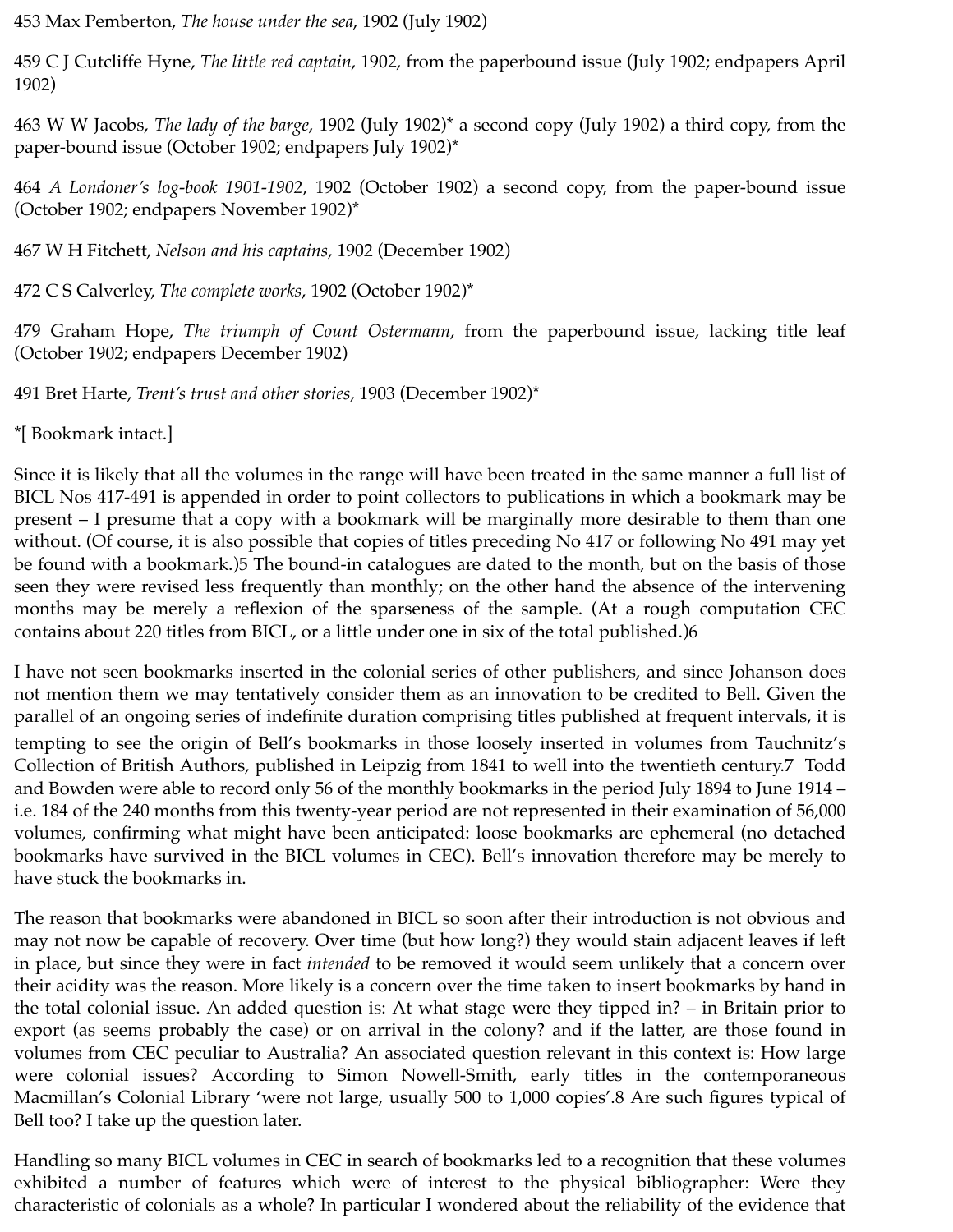the books themselves provided: Could one, for example, produce a bibliography of Bell's colonials, or even of BICL alone, on this basis? On the face of it such a bibliography would seem not too difficult of achievement, given the presence of so many dated catalogues which provide the numbers assigned to volumes. If the books and the catalogues did not provide an adequate base it was clear that there would be a fundamental limitation in pursuing a bibliography: by and large (and setting aside later migrations of individual copies) colonials will be confined to institutional or private collections in India or in what were at one time or another British colonies, and similarly domestics are unlikely to be found in any number outside collections in the British Isles, so that side-by-side comparisons would be virtually impossible. The difficulty of locating copies of titles published in BICL will be further compounded by the fact that the occasional title was not for circulation in Australasia.

Despite these considerable constraints what follows is a commentary on the application to Bell of the attributes of colonialism, taking as a starting point Johanson's study9 and confining myself to the volumes to be found in CEC.

In virtually all the CEC instances the BICL volumes are outwardly or integrally identifiable as colonials, so that in the sixteen volumes isolated by virtue of their bookmarks (past or present) the bookmarks themselves are not the sole indication of colonialism. All but the Calverley have the usual series statement, *Bell's Indian and Colonial Library*, towards the upper inner corner of the half-title page, and, on the verso of the title page, the usual statement of restricted circulation, '*This Edition is issued for circulation in India and the Colonies only*'; and all have a dated BICL catalogue bound in, as indicated in the above list. Thirteen are bound in Bell's fine-grained red cloth usual at this period, with

(i) on the front board, the title lettered blind,

(ii) on the backstrip, title, author and publisher gilt, along with decoration blind, and

(iii) on the back board, the publisher's device blind.

The other three are in the usual paper wrappers, which are of particular interest. First, the endpapers include a list of overseas agents, which could be helpful in any study of distribution arrangements. And (unlike the cased issue) they bear a series number (on the backstrip) and (on the endpapers or binder's leaves) a list, not always dated, of titles available, arranged by number (as opposed to the arrangement by author in the inserted catalogues); thus copies from the paper issues are especially useful in quickly determining the contents of the series at a particular time. The lists arranged by number are regularly headed by the note that *The Numbers missing are* Out of Print and thus not only serve their immediate purpose in listing available titles but increasingly also draw attention to how many titles were out of print at the time: one can only assume that there was no continuing demand for the bulk of the titles, which, after all, were novels that must have been of only passing interest and that never proceeded, bibliographically speaking, to a second domestic edition.10

To illustrate the extent of the contraction of the series the following counts have been made from the endpapers of several of the paper-bound issues:11

| <b>BICL</b> numbers | $1 - 100$ | 101-200 | 201-300 | 301-400 |
|---------------------|-----------|---------|---------|---------|
| 1899(?)             | 85        | 89      |         |         |
| 1900(?)             | 75        | 78      | 93      |         |
| 1902 (January)      | -44       | 61      | 90      | 101     |
| 1905 (March)        | 13        | 12      | 44      | 86      |
| 1906 (March)        | 9         | 12      | 41      | 81      |
| 1907 (May)          | 13        | 9       | 33      | 66      |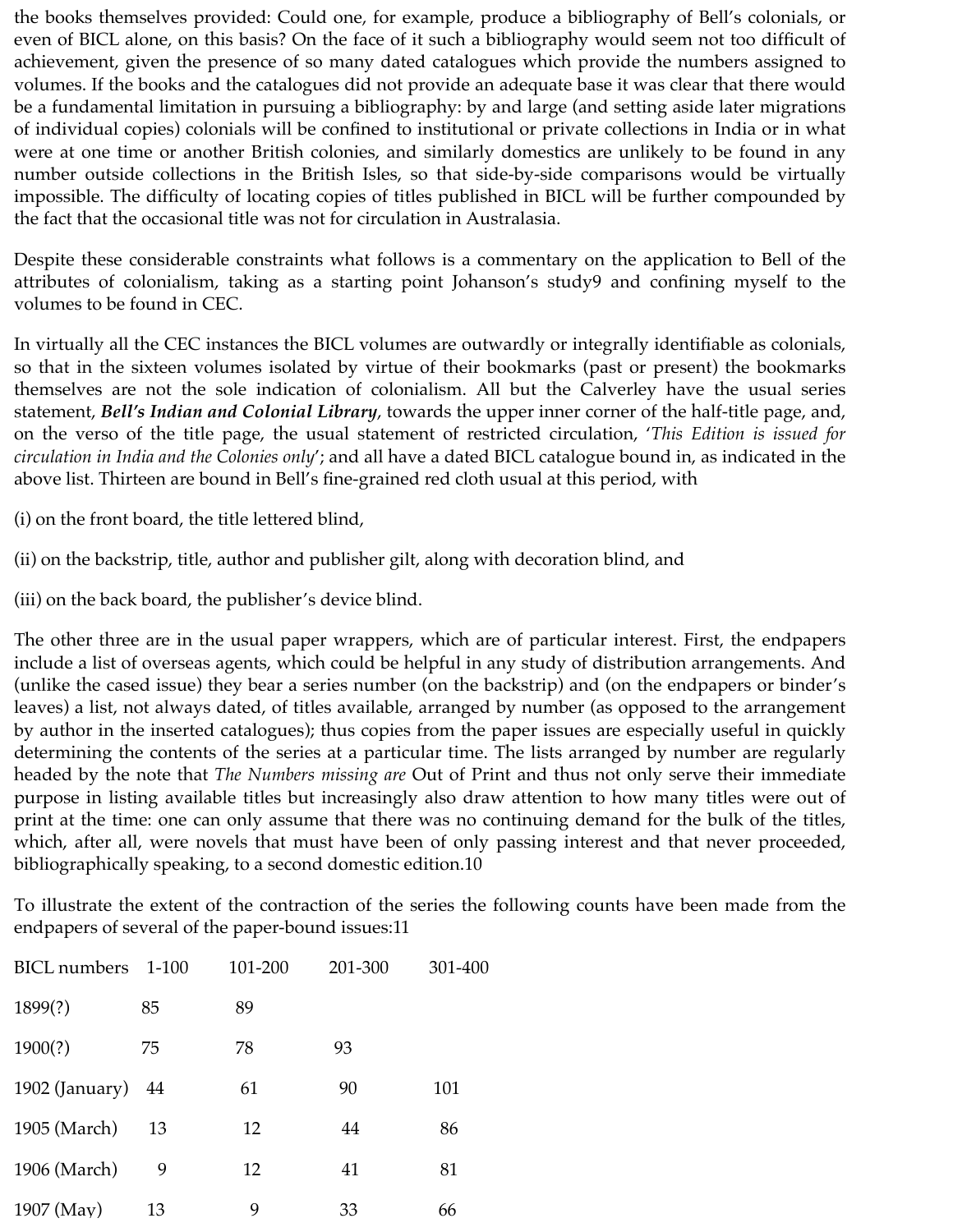| 1909 (April) |  | 12 | 27 |
|--------------|--|----|----|
| 1918 (June)  |  |    |    |

(In the numbering, Nos 47, 75 and 353 are duplicated – hence the figure of 101 in the table.)

The overall picture is clear enough: four hundred and three items had been published in the series between 1894, when the series was formally launched, and the end of 1901. At that date two hundred and ninety-six were in print, forty-four of them from the first hundred titles but a hundred and one from the fourth hundred. However, only fifty-eight of the first four hundred were still in print in April 1909 and only fifteen in June 1918. But, as the table suggests, the activity was not a straightforward matter of titles being allowed to go out of print and to remain so. Some were reprinted – i.e. they dropped out of a list or catalogue and then reappeared. It also seems probable that some titles were reprinted without ever dropping out of a list. And the temporary absence of a title may indicate only that fresh batches of sheets were being bound up, a procedure which may escape the bibliographer's or the collector's notice unless there is a variant binding; where there *are* duplicates at Monash there are indeed variant bindings.

On the basis of the figures cited, between March 1905 and March 1906 four items from the sequence 1- 100 apparently went out of print; and between March 1906 and May 1907 four items were apparently reprinted or otherwise made available again – as perhaps in the binding up of available domestic sheets as colonials. However, the gross figures obscure the fact that, while BICL 70, 83, 91 and 97 ceased to be

available some time between March 1905 and March 1906, between March 1906 and May 1907 BICL 2 also ceased to be available and BICL 4, 49, 70, 83 and 97 were reprinted or otherwise made available again.

Useful though they may be, the paper-bound copies may provide conflicting information: What, for example, is the relationship between dates on title pages, dates on bound-in catalogues and dates on the catalogues forming the endpapers or printed on the wrapper in paper-bound issues? Among the paperbound volumes there may be a discrepancy of several months between the dates of the two catalogues, but presumably the volume cannot have been published earlier than the date of the later one; the most extreme instance in CEC is Constantine Ralli, *Julian Steele*, [1908] (BICL 799), where the bound-in catalogue is dated March 1908, the endpapers May 1907. What do the two dates signify? Since on the evidence of dated catalogues the volume was published around March 1908 it must presumably be the case that 'old ' endpapers, extending only as far as BICL 723, were used, either for the whole of the paper-bound issue or for only a part.

Then the bookmarks provide another date. Take the Calverley volume, for instance: the statement on the verso of the title page records the latest reprinting as May 1902; the bound-in catalogue is dated October 1902; but its own bookmark announces publication as 'February 10th', which I assume must be 1903. I hazard that copies were available to London exporters in late 1902 and that 10 February [1903] represents the date at which it was intended to be released in the colonies. This interpretation would certainly fit with the practice of having the domestic and the colonial published more-or-less simultaneously, referred to above, but then there is the difficulty that the domestic was published in all probability in May 1902. The Calverley volume is not typical of the series as a whole, in that Bell also published the original domestic, so that the solution to the assumed problem may simply be that it was not until around October 1902 that it was decided to produce a colonial issue, by converting domestic sheets through the association of a catalogue and the outward identification afforded by the series binding.

None the less the various discrepancies in dating (of which more below) do suggest that any attempt to establish a precise account of Bell's colonial activities will face the fundamental difficulty of reconstituting the publication history of individual volumes in their various manifestations – i.e. we may be limited to a rudimentary listing.

The capacity to trace finer movements in and out of print in the publication history of individual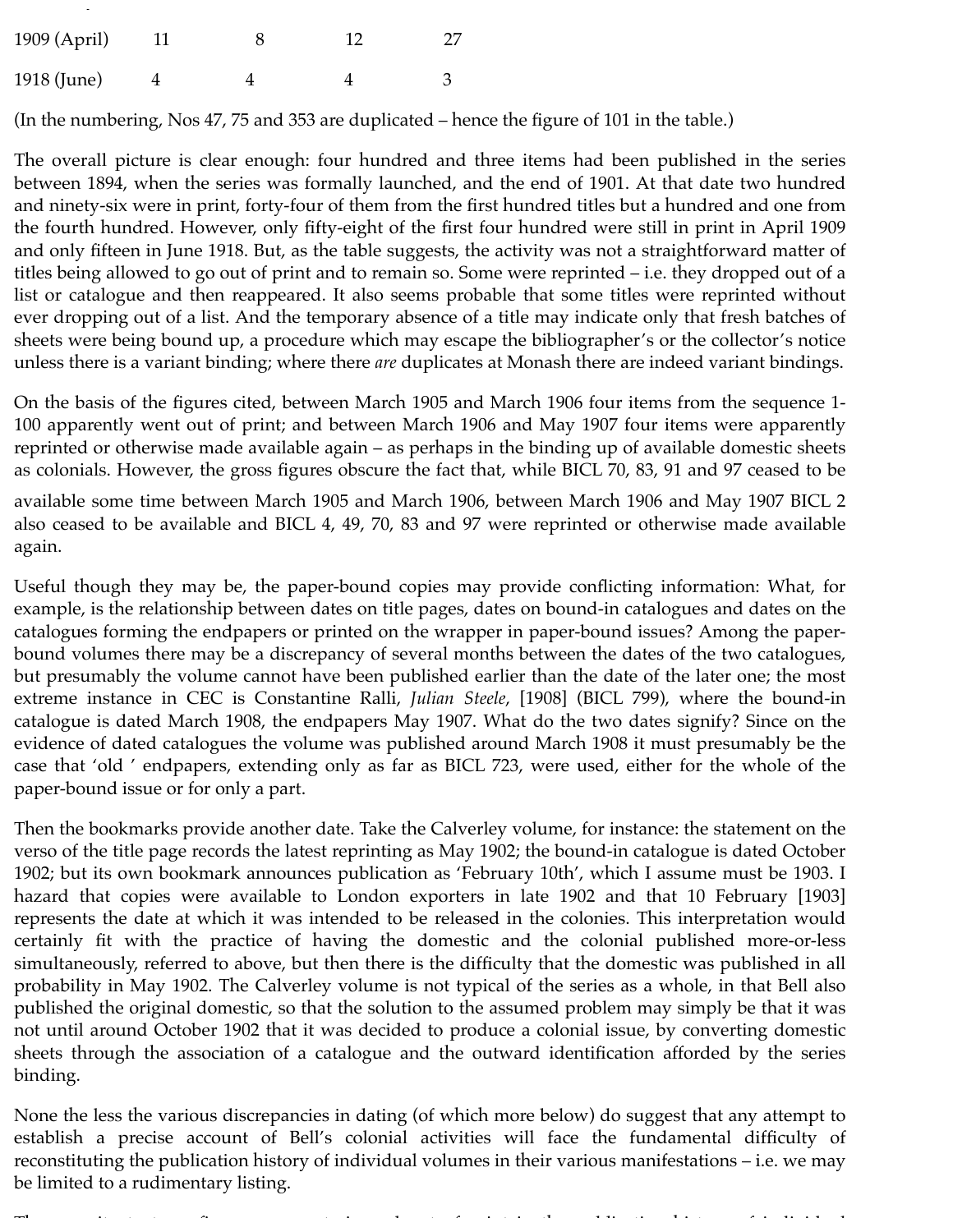The capacity to trace finer movements in and out of print in the publication history of individual volumes is hampered by the paucity of BICL catalogues in CEC arranged by number, since where duplicates exist in the collection reprinting can sometimes be inferred that is not necessarily reflected in the catalogues. At this stage I might note the value of apparent duplicates: the so-called 'duplicity of duplicates' is not confined to publications of the hand-press period.12 By the late nineteenth century most novels were presumably printed from stereo plates; in BICL such a procedure is occasionally explicit, as in Archibald Clavering Gunter, *The Princess of Copper*, 1900 (BICL 348), where the printer's imprint reads 'Printed froplates by Woodfall and Kinder, Long Acre London'. Given the technology of stereotyping, it is obvious that unannounced reprinting, as already suggested, could take place without being recognized – unless, that is, there is a palpable difference, either textual or physical, among copies.

One instance of apparent reprinting (here identified on the basis of a single copy) is offered by Kate Douglas Wiggin, *Penelope's Experiences in Scotland* (BICL 223), which was first published in the series in 1898 (no copy in CEC). The CEC copy is from the paper-bound issue, with the title page dated 1901; the cover is dated 1902, with the BICL list (forming the endpapers) dated January 1902 and extending to BICL 418 (published early in 1902). How many printings did BICL 223 go through?

Further instances of apparent reprinting are not so clear-cut and on closer examination may lead to other conclusions. Beatrice Harraden, *Ships that Pass in the Night*, eventually numbered BICL 1, was an immensely popular novel, extending to at least eleven domestic 'editions' in the year of first publication, 1893.13 Judging from the BICL catalogues, it remained in print until April 1909, though even in the 1890s it seems to have been reprinted at least once – or such is the immediate implication of the two copies in CEC. Both are dated 1894 and begin with a gathering of four leaves signed A, but otherwise they differ in a number of ways. One copy  $(X)$  bulks 13mm; the first four leaves are integral  $[= A4]$ , and the imprint of the printer, Woodfall and Kinder, appears on A2v; the paper is 'wove' and highly polished; it has no advertisement at the back; and the front board has the series title but not the volume title. The other copy (Y) bulks 18mm; the first two leaves, which are conjugate, are cancels  $[= A4(-A1,2+1.2)]$ , removing the printer's imprint and rearranging the contents of the two leaves; the paper is 'laid' with an 'antique' finish except for A1-2, which are on the same paper as X; an advertisement leaf containing thirty-three items, on the X paper, is inserted after the text; and the front board includes both the series title and the volume title. On the basis of the advertisement leaf, X is presumably the earlier of the two; Y appears to have been reprinted by some one other than Woodfall and Kinder – hence the cancellation to remove the firm's name. But such a conclusion does not account satisfactorily for the cancellation of two leaves rather than the replacement of the necessary number of plated pages ahead of a new impression;14 instead, the difference in paper points to what is a recognized (and possibly common) phenomenon: the conversion of domestic sheets into colonials by cancelling the required leaf or leaves in order to incorporate the series title and the statement of restricted circulation. I take it that the laid paper is superior to the wove, that the laid is the domestic, the wove the colonial, and that, to satisfy the demand for further copies of the colonial, domestic sheets were converted.

On the evidence of the handful of ostensible duplicate pairs in CEC, the incidence of variation in the prelims of volumes in BICL is likely to be quite common. For example, of the two copies of Kate Douglas Wiggin, Penelope's Irish Experiences, 1901 (BICL 384) one (with a June 1901 catalogue) is 18mm in bulk (M), the other (with a November 1901 catalogue) 32mm (N), a difference which cannot be ascribed to the effects (or absence) of pressing. In N the title leaf is also a cancel, though – despite the poor inking – it appears to be from the same setting as in M *Penelope's IrishExperiences* thus would appear to parallel *Ships that Pass in the Night* in existing in 'pure' colonial form and in 'converted domestic' form, though the identity of the two title pages may give us pause. (The statement of restricted circulation appears on the verso of the title page, but the half-title page (present only in M) does not bear the series title.)

Other examples may be ambiguous. For example, the two copies of Margaret Audoux, *Marie Claire*, 1911 (BICL 961) are indistinguishable, differing only in whether the two leaves carrying the series title (a2) and the statement of restricted circulation (a3) are integral or cancels; one begins a8, the other a8(-a2,3 +1.2). In the hand-press period the explanation for such a situation would likely be that a change (here to colonialism) was made at press during the run and that the cancels were printed at the end of the run

(from the same type) to be inserted in the same type of a sheet which had been printed before the change the change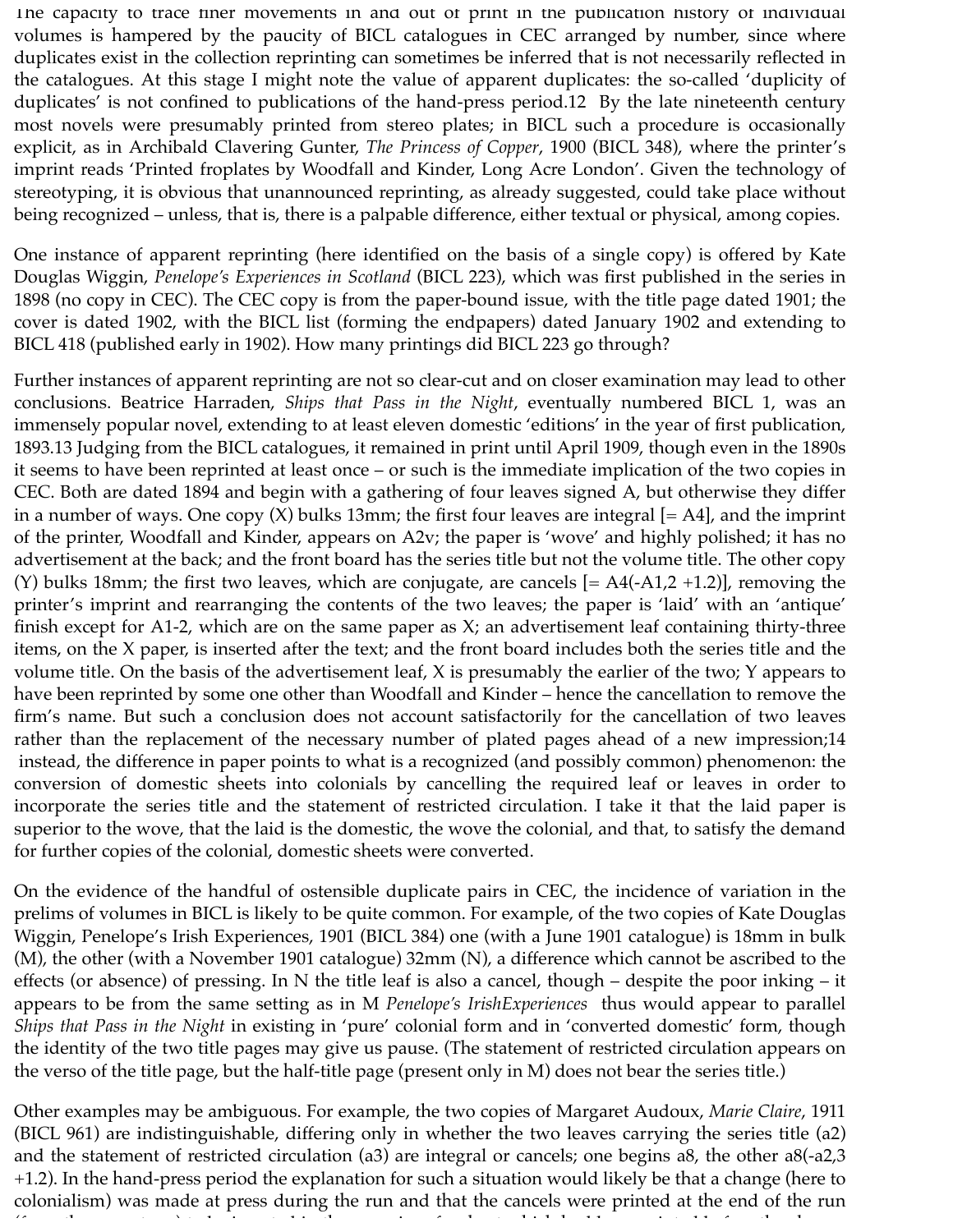(from the same type) to be inserted in those copies of a sheet which had been printed before the change was made at press, so that the leaves in question may be disjunct in some copies, integral in others. Perhaps the same applies here. Categorization would seem to depend on whether the change was made prior to publication (two states of the two leaves) or after (conversion of sheets of the domestic issue, published by Chapman and Hall, also in 1911).

Further instances of reprinting or conversion could be inferred from single copies in CEC, particularly where the 'colonial leaves' are cancels, but the examples already discussed are sufficient to suggest that while the progress of the series was certainly one of continuous renewal, with older titles being replaced by newer, there was undoubtedly a degree of complexity the extent of which, however, probably can only be guessed at from the volumes themselves.

The conversion from domestic to Bell-colonial might take one of two possible forms, as already alluded to. One form – presumably reflecting an arrangement made before at least the printing of the first gathering had begun – was to have the printer produce two sets of prelims, one for the originating domestic publisher, the other for Bell (with Bell's imprint, a series statement and the statement of restricted circulation);15 often enough the prelims of both domestic and colonial consist of a conjugate pair only, but whatever the make-up of the prelims the leaves peculiar to Bell are an integral part of a gathering. The other – probably reflecting an arrangement made some time after the first gathering had been printed – was to cancel the original leaves (assuming that two were involved: half-title and title) and replace them by two disjunct leaves or a conjugate pair, so that where in the domestic the gathering containing the title leaf consisted of more than two leaves the Bell leaves are *not* integral. Where two copies are available for comparison it appears that both forms of simultaneous conversion are found in the same title, as in *Marie Claire*; but, as noted above, where there is no difference apart from the cancellation, again as in *Marie Claire*, the same evidence could be used to support an argument in favour of belated conversion.

Johanson observes of Bell (p.114) that his colonial business 'consisted of the purchase of sheets fresh from the presses of other publishers and binding them up as colonial editions'. In this Bell may have differed from the likes of Macmillan and Heinemann, who seem to have been the domestic publishers of many of their colonials. But though practically all the volumes in BICL originate with other domestic publishers, there are occasional instances where changes to the domestic sheets were not needed. Calverley, for example, was a 'Bell author', so that in the case of *The Complete Works* colonialism was achieved outwardly and by association only.

How many copies made up a Bell colonial issue clearly varied – in fact widely – primarily no doubt according to the perceived market for particular titles. Johanson's rough estimate (p.115) is that the average *sales* for BICL volumes amounted to 902 copies per title – this the result of dividing the total number claimed by Bell towards the end of the life of the series to have been sold ('over' one and a quarter million)16 by the number of titles in the series (at least 1386).17 For some titles, however, readily available18 precise figures exist for the numbers *issued*. On the one hand Simon Nowell-Smith records (p.100) that Bell bought six novels by Gissing and seven by Meredith – 1,500 copies of Gissing's latest novel *In the Year of Jubilee* but only 750 of his older novel *The Emancipated*, while the figures for Meredith ranged between 750 and 1,000.

These figures sit well with Johanson's estimate. In the same study, however, Nowell-Smith reports (p.8) the figure 2,500 for Meredith's *The amazing marriage*, 1895 (BICL 100).

Rather larger figures apply to the works of Sir Arthur Conan Doyle; in their bibliography Green and Gibson (G&G)19 record thirteen Bell colonials, all but one published domestically by Smith Elder. The earliest of these (BICL 20; G&G A8e) is *The White Company* (first edition published 26 October 1891, second edition 26 March 1892); Bell's colonial, comprising 2000 copies of sheets of the second edition, was issued 4 January 1892. (The CEC copy is from a 'new edition with illustrations', dated 1906; it has an April 1906 catalogue bound in.)

The disparity of dates for *The White Company* provides confirmation of the practice of delaying the publication of the domestic issue in order to ensure simultaneous release at home and throughout the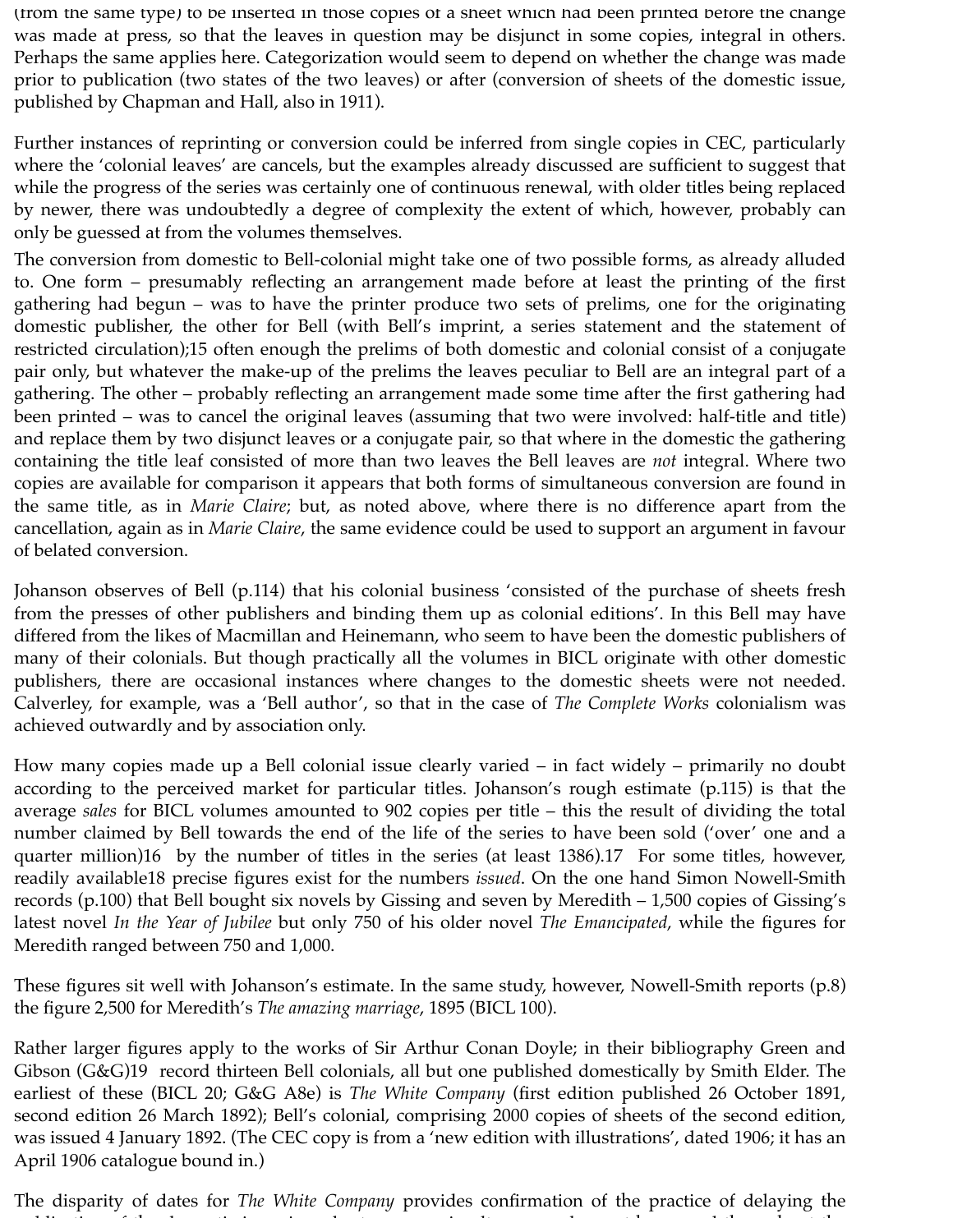publication of the domestic issue in order to ensure simultaneous release at home and throughout the Empire; here the twelve-week interval was presumably sufficient in the era of the steamship and the Suez Canal to allow copies to be on sale in the furthest reaches of the Empire – Dunedin or Invercargill, for example – on 26 March.20 On the basis of this instance it would appear that the advertised date for the publication of a colonials was the date on which copies were available to the London exporters.

After *The White Company*, issues of Doyle's fiction in BICL ranged from 4000 to 15,000 copies, with six of the nine being 10,000 or more.

From today's perspective we may think of Conan Doyle as a 'special case', but to do so is possibly to underestimate the contemporary popularity of certain writers no longer read. Consequently it could well be that BICL titles were issued in numbers on average well in excess of the numbers implied by the sales figures, a situation which in the case of Macmillan was ameliorated by the conversion of colonials into domestics, an option presumably not open to Bell.

If Green and Gibson's dates are correct – and there is no reason to doubt them – it means that Bell was issuing colonials at least two years before the formal constitution of BICL. This observation would require further substantiation, but Ian Norrie's passing comment in relation to E A Petherick (see below) that in 1894 Bell 'began a rapid expansion of his own colonial business'21 is an acknowledgment that the firm was already active in this branch of the trade. The implications for a study of Bell's colonial activities are obvious.

In addition to the author being from Bell's stable, *The Complete Works* of C S Calverley is unusual in BICL, though not unique, in not being a work of fiction. (Non-fiction titles were included in other publishers' colonial series, though overwhelmingly they comprised recent novels.) It is also unusual in apparently not being intended as a colonial from the outset, the colonial being a conversion of the domestic third impression: the verso of the title page declares 'First Edition of Complete Works, published June, 1901. Reprinted, August, 1901; May, 1902.' There is a second copy of Calverley at Monash (in the Main collection), which in its letterpress agrees in all respects with the other;22 it has the October catalogue, but there is no evidence of there ever having been a bookmark. This second copy has been rebound, so that the BICL catalogue is the only evidence of its colonial status.

Not in dispute is that colonial series in general comprised current fiction. And Heinemann were not alone in initially naming their series a '*Colonial Library of Popular Fiction*' before reducing it to 'Heinemann's Colonial Library'. Many of the novels are to modern eyes of little worth – Johanson at various points in his study cites a number of writers expressing their 'disdain for colonial editions', though what is at issue is not really the colonials as objects but the novels themselves, and perhaps the colonists' supposed preference for such novels over more ' literary' fiction. The disdain is perhaps justified when considering the colonial series in isolation, but it takes no account of the rest of the book trade in the colonies – i.e. local reading, taken as a whole, may not have been as unsophisticated as critics of the colonial series have concluded, that, popular though the colonial series undoubtedly were, they did not constitute the sole reading of Australasian colonists. As an aside, an early discriminating reader of the CEC copy of Dornford Yates, *The Courts of Idleness* (Ward Lock, n.d.) felt the urge to express his or her own disdain by adding in pencil to the title page 'pre-adoscelent [*sic*] tripe'.

As already indicated, there were exceptions to the charge of worthlessness: it is perhaps surprising – given the usual disparaging attitude towards colonial series – to find in BICL a handful of older, 'classic' novels of the nineteenth century, such as *Pickwick papers* (BICL 18), *A Tale of Two Cities* (25), *The Newcomes* (71), *Vanity Fair* (72), *Framley Parsonage* (73), *Doctor Thorne* (74), *Shirley* (78), *Bleak house* (80), *David Copperfield* (81) and *Pride and Prejudice* (280). Of these only the last – an illustrated edition – remained in print for any length of time. *Jane Eyre* was also included in the early (un-numbered) lists but seems to have quickly gone out of print: it does not appear in any of the CEC lists/catalogues in which numbers are assigned (it was probably BICL No 77). It is noteworthy that all of the classic novels date from the earliest years of the series, implying a 'change of direction' implemented before the turn of the century, as a result of which the emphasis became more emphatically attached to current fiction. These early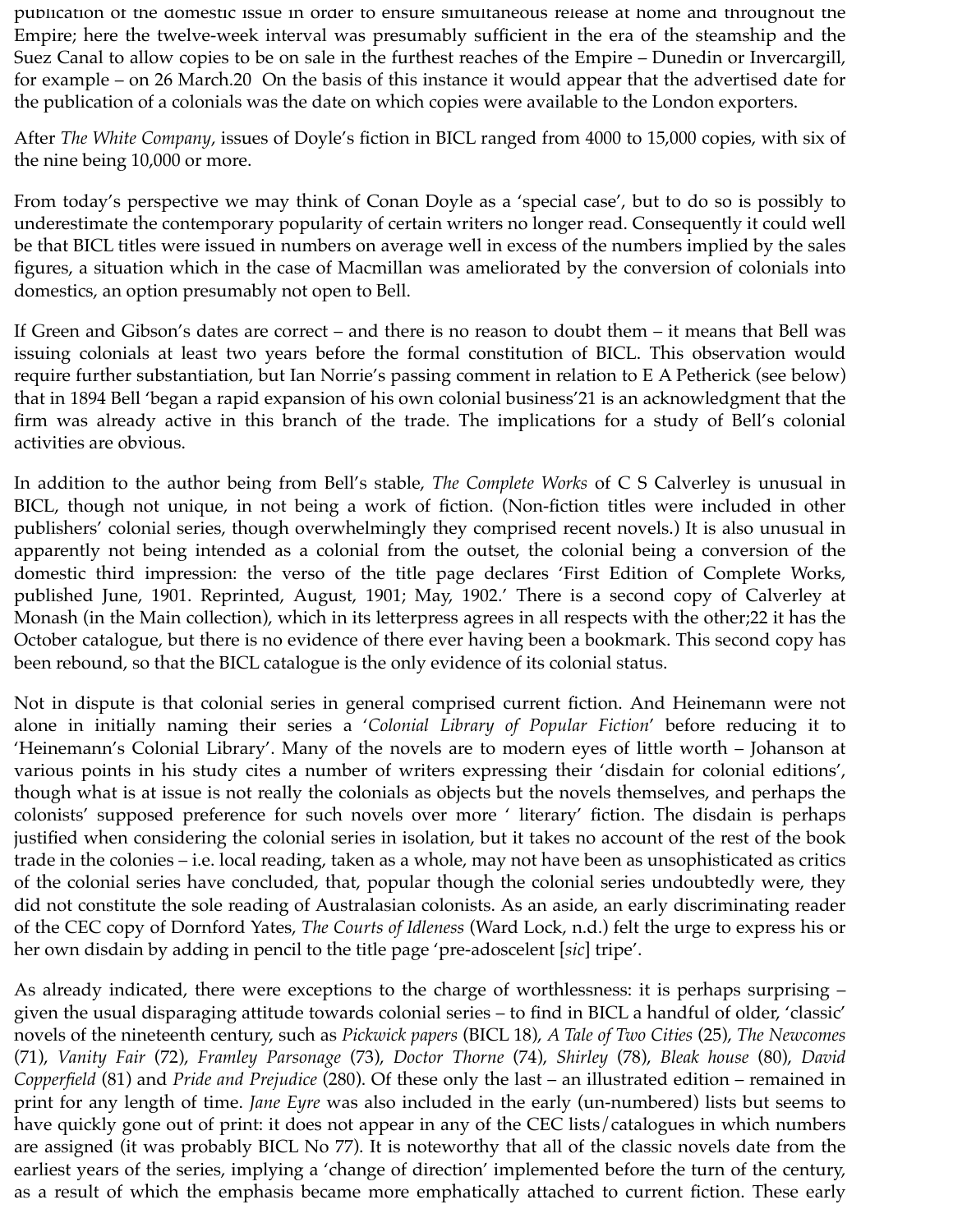classic novels also reflect what seems to have been a more serious intent on the part of Bell in establishing BICL – note, for example the first twenty-five titles (not, however, necessarily published in this order):

- 1. Beatrice Harraden, *Ships that Pass in the Night*
- 2. Georg Ebers, *An Egyptian Princess*
- 3. Thomas Hardy, *Tess of the D'Urbervilles*
- 4. E F Benson, *The Rubicon*
- 5. Gilbert Parker, *The Translation of a Savage*
- 6. Björnstjerne Björnson, *Arne, and The Fisher Lassie*
- 7. G Manville Fenn, *The Star-gazers*
- 8. William Westall, *For Honour and Life*
- 9. Mrs Oliphant, *The Prodigals*
- 10. George Hooper, *Waterloo: the Downfall of the First Napoleon* (*with* maps and plans)
- 11. Nathaniel Hawthorne, *Transformation* (*The Marble Faun*)
- 12. S T Coleridge, *Table-talk and Omniana*
- 13. C S Calverley, *Verses and Fly-leaves*
- 14. Henry Seton Merriman, *With Edged Tools*
- 15. Maurus Jókai, *Eyes like the Sea*
- 16. Mary E Wilkins, *Pembroke*
- 17. Charles Dickens, *Pickwick Papers*
- 18. F A Mignet, *History of the French Revolution*
- 19. Arthur Conan Doyle, *The White Company*
- 20. W H Mallock, *A Human Document*
- 21. Julius Stinde, *The Buchholtz Family*
- 22. RW Emerson, *Essays and Lectures*
- 23. R W Emerson, *English Traits and Nature*
- 24. Charles Dickens, *A Tale of Two Cities*

It is instructive to compare the titles in this list with those in the sequence 417-491 (see Appendix) when judging the 'make-up' or 'quality' of the series. The apparent seriousness exhibited at the launching of the series is reflected too in some of the advertisements in the earliest volumes in BICL, where the series is entitled 'Bell's Indian & Colonial Library of Standard Literature and Fiction'. Such an advertisement is found, for example, in Gilbert Parker (and others), *The March of the White Guard, and other tales*, 1894 (BICL 28); here there are twenty-seven un-numbered titles, followed by the statement 'Others to follow'.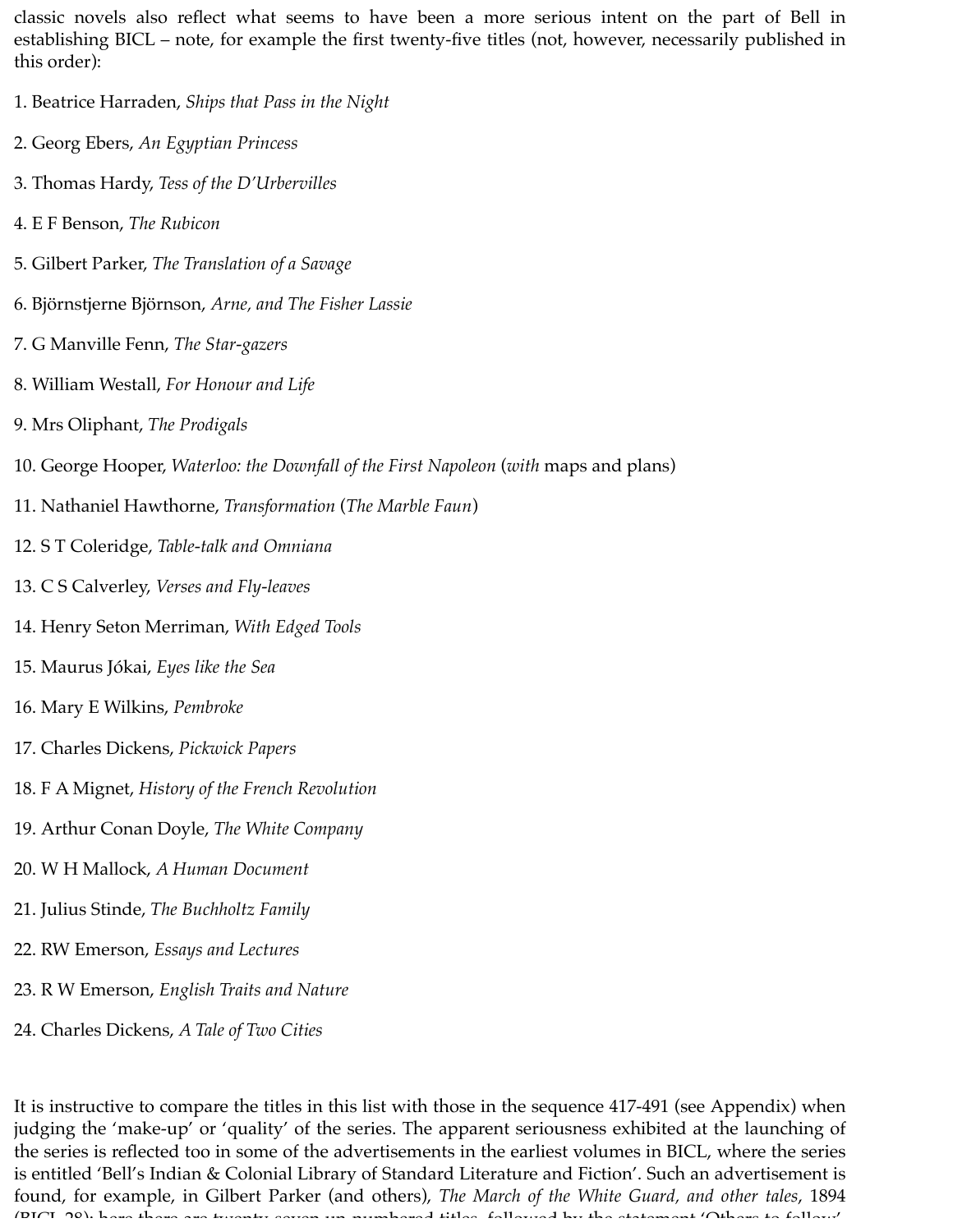(BICL 28); here there are twenty-seven un-numbered titles, followed by the statement 'Others to follow'. What the status of this list is is uncertain. It contains seven titles which, from the evidence of later numbered lists, had not yet been published; and of the seven it would appear that only one ever did appear in BICL, A. Poushkin, *Prose Tales* (BICL 52). The remaining six comprise two novels by Captain Marryat (*Peter Simple* and *Midshipman Easy*) and four works that would undoubtedly qualify as 'standard literature':

Edmund Burke, *Speeches on the Impeachment of Warren Hastings; and letters* (2 vols)

W H Maxwell, *Victories of Wellington and the British Army*

Mrs [Anna] Jameson, *Shakespeare's Heroines*

Adam Smith, *Wealth of Nations* (2 vols)

It is possible that these six were included in BICL but went out of print very quickly, never to be assigned a number and never to be reprinted. More likely perhaps is it – despite the implication of the list in BICL 28 – that they were never in the event included in the series.

Another list is in issue Y of Harraden, discussed above, containing thirtythree unnumbered titles and also with the promise of 'Others to follow'. Among the thirty-three are the two Marryat novels and the Burke and the Jameson but not the Maxwell or the Smith, thus suggesting that the last two almost certainly never proceeded beyond projection. The additional six comprise two novels by Thackeray (*The Newcomes* (BICL 71) and *Vanity Fair* (72) ); two by Gissing (*Denzil Quarrier* (26) and *The Emancipated* (29) ); Grant Allen, *Science in Arcady* (38); and Parker (28).

A complicating factor which may have a bearing on the fate of these titles advertised in 1894 but apparently not included in BICL is Bell's ownership of H G Bohn's various 'libraries' of cheap reprints, acquired by Bell & Daldy in 1864 when Bohn retired from the book trade. Many of the volumes of BICL have bound in a further catalogue, of Bohn's Library, volumes of which were available singly or as a collection; among them were titles also included in BICL or at some time considered for inclusion. Thus when the series was relaunched in March 1913 as Bohn's Popular Library, 'in new and distinctive format … Printed on thin paper and strongly bound in cloth', at 1*s*. a volume, among the first batch of forty were the Jameson (No 30) and Mignet's *History of the French Revolution* (No 32; BICL 19). Perhaps there was some indecision whether a particular volume should be a Bell or a Bohn (the latter were also originally 3*s*.6*d*. a volume). The relationship between the two series I have not pursued.

Surprisingly there is no correspondence in the first year or so between the order of publishing and the numbers subsequently assigned to particular volumes. At what stage numbering took place, and on what basis, I have not established; the first numbered list that I have seen is a single leaf bound in with BICL 32, 57 and 63. (The earliest dated BICL catalogue that I have seen is for December 1895, in BICL 112.) Whatever the basis for the numbering, we are faced with the task of reconstituting Bell's colonial activities in the period before BICL became firmly established, before numbers were assigned. And to be able to show that titles included in the early lists were never published will be demonstration too of the risks of taking them as evidence of actual publication rather than of an intent sometimes unrealised.

Despite the dropping of Burke, Smith and the other items of standard literature promised in the early advertisements BICL did contain a sprinkling of non-fiction titles, notably works by W.H. Fitchett, President of the Methodist Ladies' College in Melbourne from 1882, who is represented in CEC by ten titles in fourteen volumes. Among them are his best-seller, Deeds that won the Empire 1899 (BICL 198), and the four-volume *How England* saved Europe: the Story of the Great War (*1793-1815*), 1900 (323-326).

One Fitchett 'curiosity', which anticipates the discussion in the following paragraphs, is the two-volume *The new world of the south*, 1913, volume 1 subtitled *Australia in the Making*, volume 2 *The Romance of Australian History*. CEC contains only volume 2, but there are two copies of volume 1 in the Rare Books collection. The element of curiosity is that it was apparently never assigned a BICL number, despite having all the signs of colonialism: series title; statement of restricted circulation: BICL catalogue bound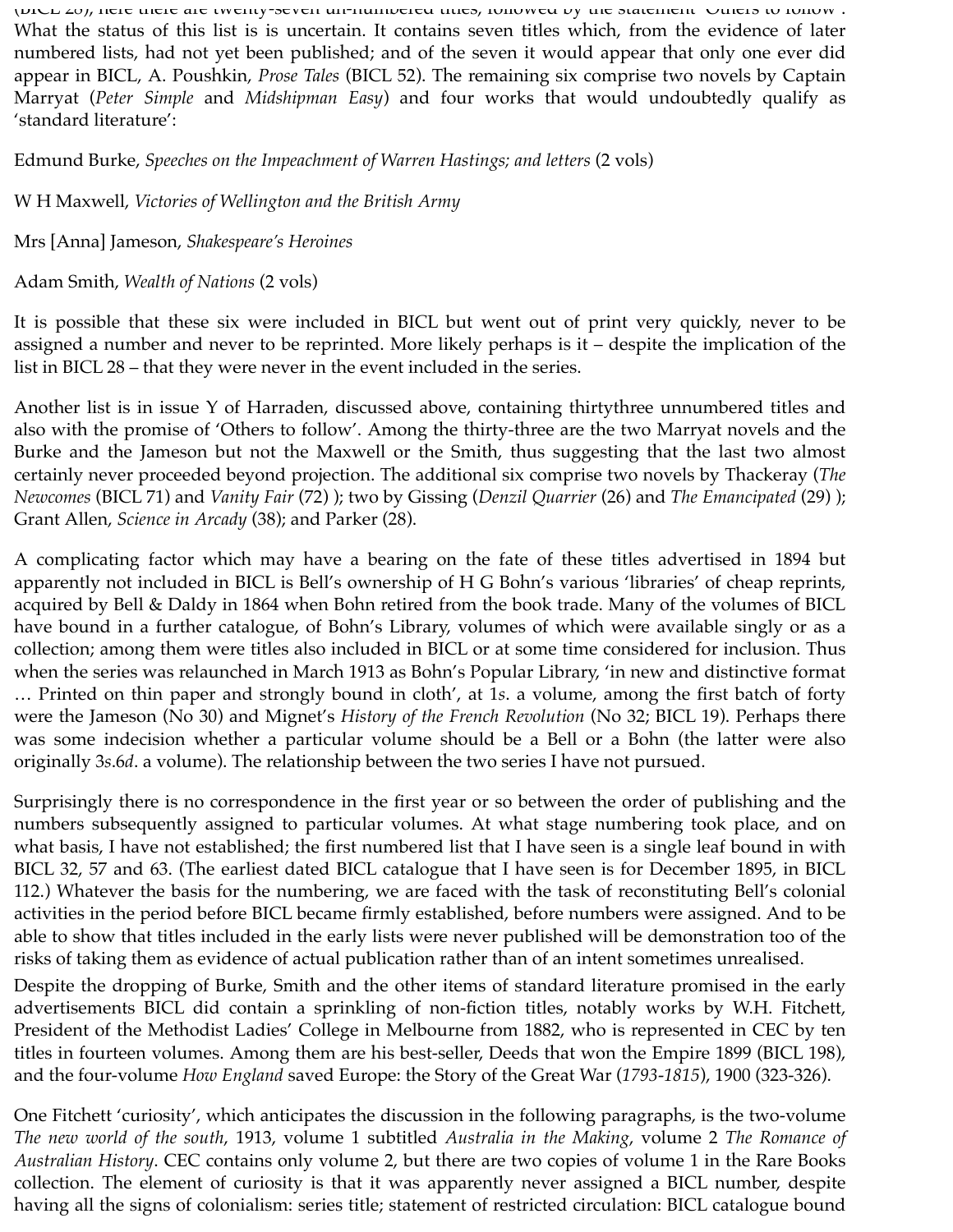in (April 1913 in volume 1, November 1913 in volume 2); BICL red binding.23 Demand for it in the colonies may well have been confined largely to Australasia, so that its colonialism was possibly to some extent qualified; whether that was the reason to deprive it of a number I cannot tell.

What the Fitchett volumes (and the series as a whole) have in common is that they are – in book-trade parlance – crown octavos (*c.*7½ x 5 inches, or c.190 x 125mm), the standard size for new novels among publishers at large.

Establishing the exact content of BICL is made that much more difficult by the existence of volumes – like *The New World of the South* – which on the half-title declare themselves to be part of a Bell colonial series and usually contain a statement of restricted circulation but which were never assigned a number and therefore were never included in BICL catalogues, though they were advertised on the outside of the back cover of the paperbound issues, on spare leaves at the end of BICL volumes and on the 1902/03 bookmarks. These volumes were advertised as from 'Bell's Colonial Editions of Standard Books' (as in the Calverley bookmark), 'Bell's Colonial Editions' or similar formulations, formulations which simply indicate that the particular volumes, though constituting colonial issues of the titles in question, were not intended to be part of BICL. Producing colonials outside a named series was not confined to Bell; for example, Unwin advertised 'Special Colonial Editions of Important Books', in demy octavo.

Why certain colonials could not be included in their publishers' numbered series is that they could not be sold at the standard colonial price of 3*s*.6*d*. in cloth, 2*s*.6*d*. in paper wrappers, a price structure which remained constant for the life of BICL, as it did for other publishers' colonial series, a price structure which Johanson (ch. 7, 'Prices and pricing') points out was unrelated to the costs of production. No doubt BICL – and other British publishers' colonial series – came to a halt when the inflationary pressures of the First World War made it impossible to maintain this price structure.

One might wonder, too, about the effect of competition from the various domestic series which were priced even more cheaply. Was there a mechanism for barring colonial readers from access to such series? For example, Heinemann (who was by no means alone in publishing a multiplicity of domestic series) offered Heinemann's Popular 2/- net novels, Heinemann's Library of 1/- net novels and Heinemann's 7d. net novels, which might offer competition for his colonial series – thus in 1912 Baroness von Hutton's Pam and *What Became of Pam*. At the same time Heinemann also had 'The Empire [or Heinemann's] Library of Standard Works'. Bell offered at least one title in a 'special cheap colonial edition', in foolscap octavo, paper covers at 1*s*.: Kate Douglas Wiggin, *Timothy's Quest*, which was actually included in BICL catalogues, along with other Wiggin titles, but not numbered.

Unlike Fitchett's *New World of the South*, most non-fiction titles were published in a larger size than crown octavo, demy octavo (*c*.8¾ x 5½ ins, or*c*.220 x 140mm) being favoured, as in six of the seven advertised on the Calverley bookmark, the price of which ranged from 7*s*.6*d*. to 12*s*., reflecting the superior standards of production (including paper, binding and illustration). As with the BICL volumes, the 'extras' came from various domestic publishers: of the seven on the bookmark, three came from C Arthur Pearson and one each from Smith Elder, T Fisher Unwin and J Macqueen, with Rose's *Life of Napoleon I* being a Bell original.24 And, like BICL volumes, domestics were transformed into colonials by printing variant prelims or by cancellation (at whatever stage). On the other hand there was no uniformity in binding: all that I have seen are in what I take to be the domestic binding but with Bell's name at the foot of the backstrip and typically-Bell ornamentation stamped blind on it, features which must, I think, have been added before the case was attached. One consequence of their size is that very few have a BICL catalogue (always crown octavo) bound in.

It is characteristic of colonial series to be bound in a uniform style, which might, however, change in the life of the series. Over the life of BICL (1894–1918?) cased volumes typically appeared in one of three cloths: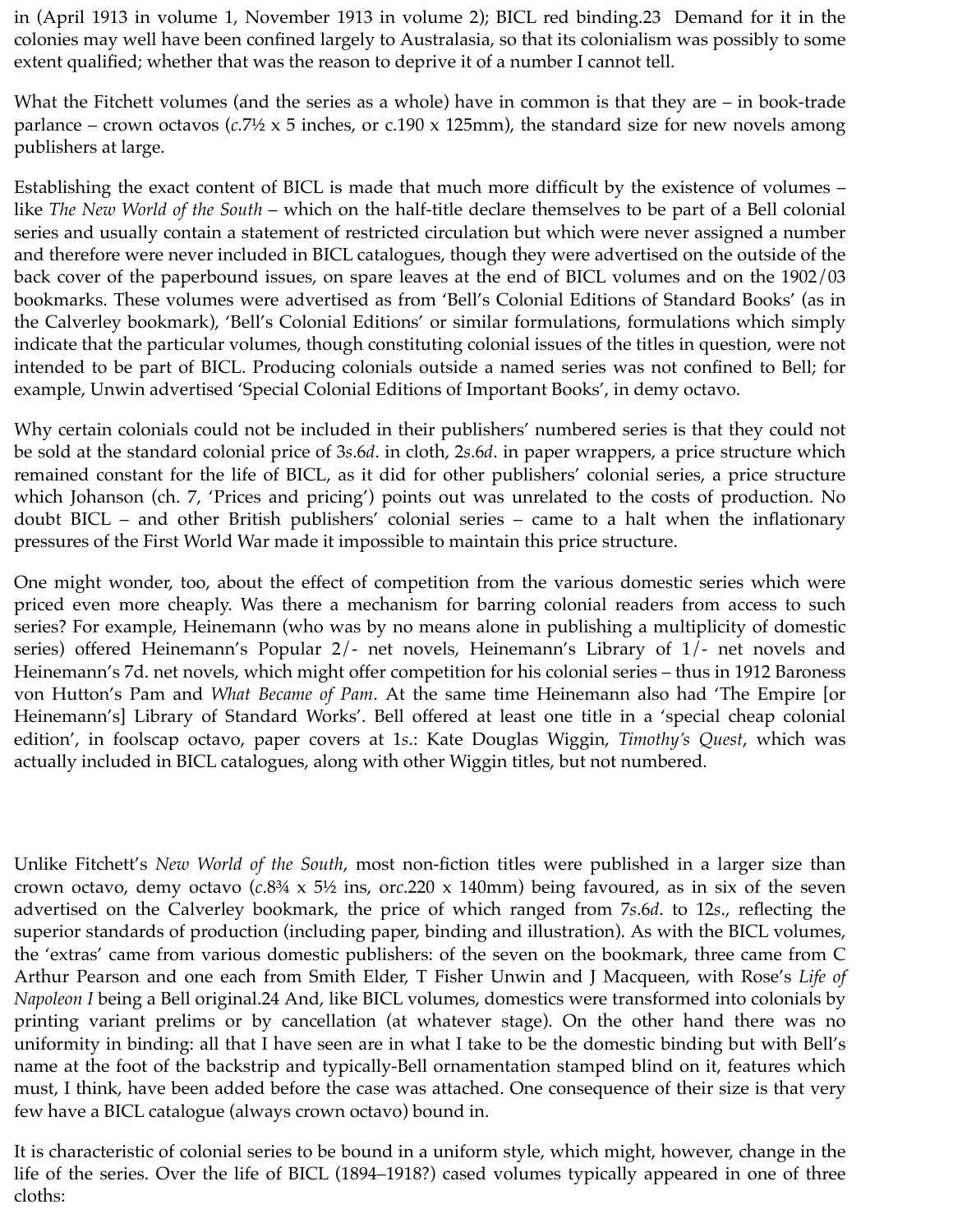- (i) 1894-1897, pink, with a smooth, polished surface;
- (ii) 1898-1908, red, with a fine grain;
- (iii) 1903-1918? various dark colours with an overall pattern, blind.

The temporal limits are provisional, rendered tentative not only by dependence on the sample provided by CEC but also by the number of undated items, particularly in binding style (iii). This, however, does not exhaust the range of bindings found on volumes published in BICL Particularly later in the life of the series Bell seems at times to have been content to accept the domestic publisher's binding, which was adapted by simply adding his name at the foot of the backstrip and impressing the pattern blind, as with the 'extras'; thus volumes published domestically by Eveleigh Nash, including Max Pemberton, *The Man who Drove the Car* (BICL 929) and H Rider Haggard, *Queen Sheba's Ring* 1910 (BICL 930), both dated 1910, are bound in a greyish-green cloth with a lithographed illustration laid on the front board.

On the basis of this limited acquaintance I judge it likely that any attempt to establish the full range of Bell's colonial activities will prove somewhat difficult, perhaps even with access to the surviving archives. To start with, there is the likely difficulty of:

(i) establishing the extent of the 'pre-history' of the colonial series, hinted at by the publication history of Conan Doyle's *The White Company*, and

(ii) determining whether volumes announced in the early volumes of BICL were in fact published. Then there are those other patent colonials issued outside the numbered series (are they all the subject of advertisements?) and, at a different level, the various unannounced forms/issues of individual titles: identifying them could, at a century's remove, prove impossible.

The difficulties already suggested are not exhaustive.

There is the oddity that Bell was the colonial publisher of titles from at least one domestic publisher which had its own colonial series: C Arthur Pearson. It is puzzling to note that in 1902 Pearson was publishing its own colonials in Pearson's Colonial Library,25 volumes which were available in 'stiff paper wrappers' and cloth and 'issued for circulation in the British Colonies and Dependencies only'.

Perhaps Pearson restricted its colonials to the named series and contracted with other publishers for those which did not meet the subject, size or pricing requirements for inclusion in Pearson's Colonial Library—or perhaps they were of perceived unprofitability.

Then there is the question of the relationship between Bell and E A Petherick: Nowell-Smith (p.96) notes that in 1889 the latter launched Petherick's Collection of Favourite and Approved Authors and that when he was bankrupted in 1894 the series 'was taken over by one of his creditors, George Bell & Sons.' Do any volumes which started life in Petherick's Collection show any evidence of their transfer to Bell? I have certainly seen none.

A further topic which would need to be explored is the distribution arrangements made with booksellers in the colonies. In CEC is a copy of H G Wells, *When the Sleeper Wakes*, 1899 (BICL 273), which internally is unexceptionable: it has the series title on the half-title page and, less usually, the statement of restricted circulation on its verso; the title page has Bell's imprint; and a BICL catalogue dated March 1899 is inserted. But the volume is bound, most unattractively, though serviceably, in a plain dark-greenpebbledash cloth, lettered on the backstrip 'WHEN THE | SLEEPER | WAKES | WELLS | E. S. WIGG  $\&$ SON'. Wigg was one of Bell's agents in Adelaide; this volume may be evidence that Wigg created his own colonials from Bell sheets. The next stage for our bibliographer would be to establish the extent of the Wigg connexion and to determine what the arrangements were. Were bound copies sent from London? Were unbound sheets sent to Adelaide to be bound up there? (Printing in Australia from British plates seems unlikely for a volume already included in BICL, and it is hard to believe that Wigg would have disbound already-bound volumes.)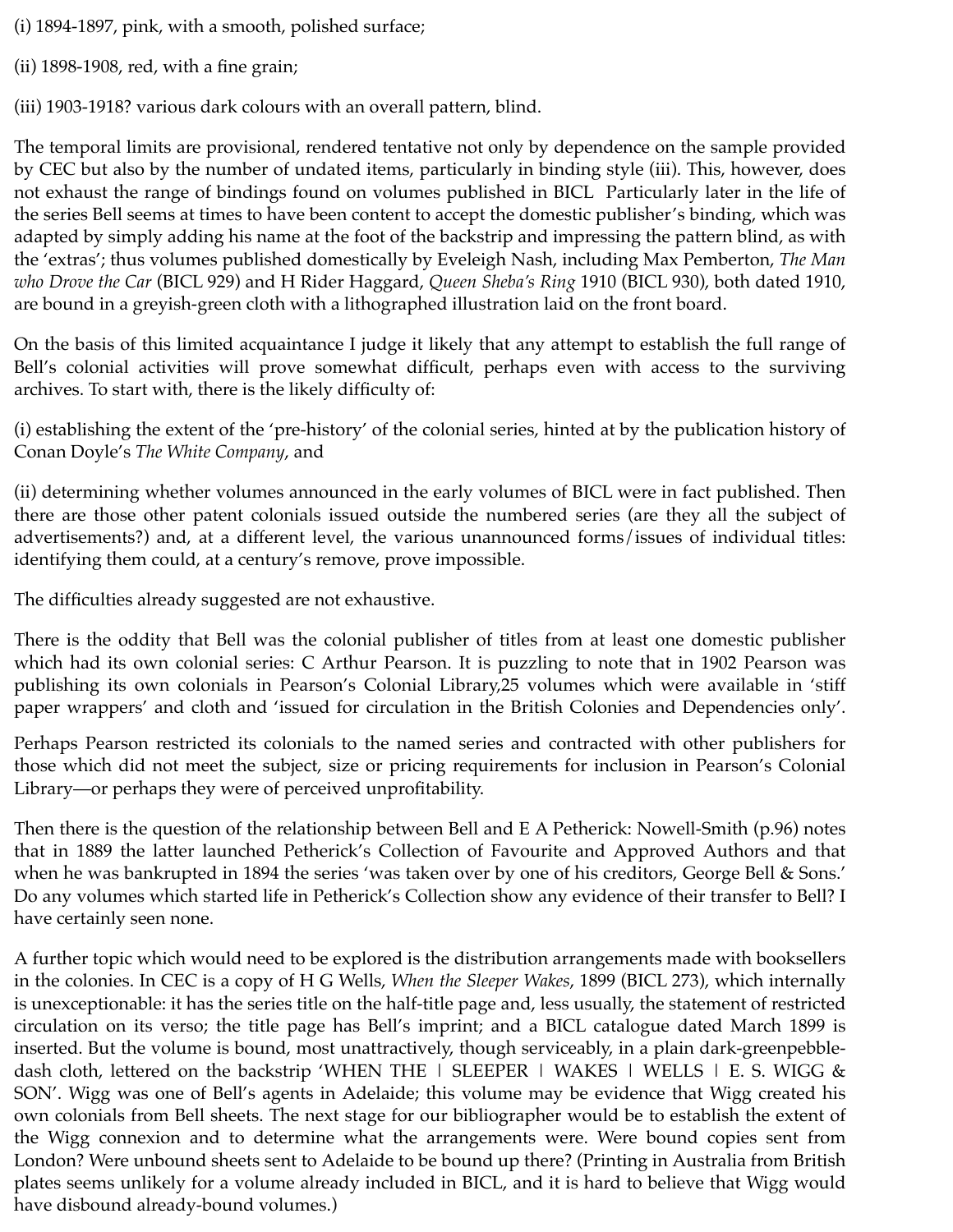Moreover, if one is interested in Bell's overall colonial activities, rather than in just the one named series – dominant in those activities though that series may be – the quest will not be limited to those categories of publication discussed above, and here we get to what seems to me to be an insuperable problem, one that bibliographers and collectors alike would probably prefer to ignore. It is that, technically speaking, any volume from a publisher's list is a colonial if it was supplied from Britain to the trade in the 'colonies' (whatever their precise status) on *colonial terms*—quoting Johanson (p.2): they were sold by British publishers to exporters to the Empire at fifty percent less than they were sold to retailers in the United Kingdom.

In addition, the period of six months which publishers allowed for Australasian and South African booksellers to pay for the books which they ordered was unique to colonial editions.26

Individual copies supplied on colonial terms were not confined to publications either in named series or identified in some other way (by outward or integral signs or by association). In other words a domestic (with or without an obvious colonial equivalent) supplied on colonial terms is, in this comprehensive but strict definition, a colonial. One might therefore have to consider all copies of Bell publications as colonials if supplied to an Australian distributor at the time of publication.

Hence the full extent of Bell's colonial activities can never be established with any certainty beyond listing titles that were included in the BICL catalogues or that were 'extras', advertised as colonials outside the series. One might then ask whether the effort would be worth the labour undoubtedly involved. Certainly a simple listing of BICL volumes (arranged by number and then by author), along with the extras, would be a contribution to the history of the book in Britain and its overseas markets, in particular to a study of Bell's activities in supplying those markets, but whether either of these larger aims would be completely achievable may be a moot point.

If we restrict our concerns to named series, which seems sensible, a further question arises: overlooking cultural and economic concerns, What was the significance of colonial editions? Perhaps we should first note that the interest in colonials may be centred on them either as objects or as texts. Johanson (p.6) quotes disapprovingly the judgment of Edel and Laurence, in their bibliography of Henry James, that colonials ' have only a relative bibliographical importance'.2 7 In effect they describe only first editions (American and English), and they have chosen to regard colonials, though acknowledged as part of the first edition, as 'being of the nature of reprints' and therefore out of scope, though in the body of the bibliography they refer to colonials on a dozen occasions, mainly to note the transfer to the English domestic issue of sheets from the colonial. Johanson also quotes John Carter, in the *ABC*, to the effect that 'colonial copies are regarded by collectors with disfavour', a judgment retained in the most recent edition.28 Little can be said about collectors' attitudes apart from observing that tastes in collecting may be difficult to make generalisations about and that in the former colonies themselves things may now have changed. My own observation would be that collectors are particularly attracted to series, especially if they are numbered.

Approaching the topic from the point of view of *text* (and ignoring the implications of 'relative') Edel and Laurence are, I believe, justified in their judgment, in that the *fact* of colonial issue is an element in the history of a particular work/text/edition, but, since the colonial sheets (beyond the prelims) are almost invariably over-runs of the domestic or subsequent conversions of it, *textually* colonials, being identical with the corresponding domestics, must be regarded as of no importance, *unless proved otherwise*. (I have chosen to ignore the bindings of those colonials where the evidence of colonialism is confined to a statement on the binding—i.e. where there is no difference whatsoever in the sheets.)29

The exceptions to this conclusion are likely to be confined to the rare colonials which were *not* over-runs. Nowell-Smith, for example, cites (p.95) the case of Hardy's *The Mayor of Casterbridge*, published domestically by Smith Elder in two volumes and *re-set* by Macmillan in one volume for inclusion in their colonial series; given Hardy's propensity for revision, and particularly in view of the textual differences between the first British edition and the first American, it may be that the colonial edition30 contains readings not found in either of its predecessors – but Nowell-Smith in 1966 had not been able to locate a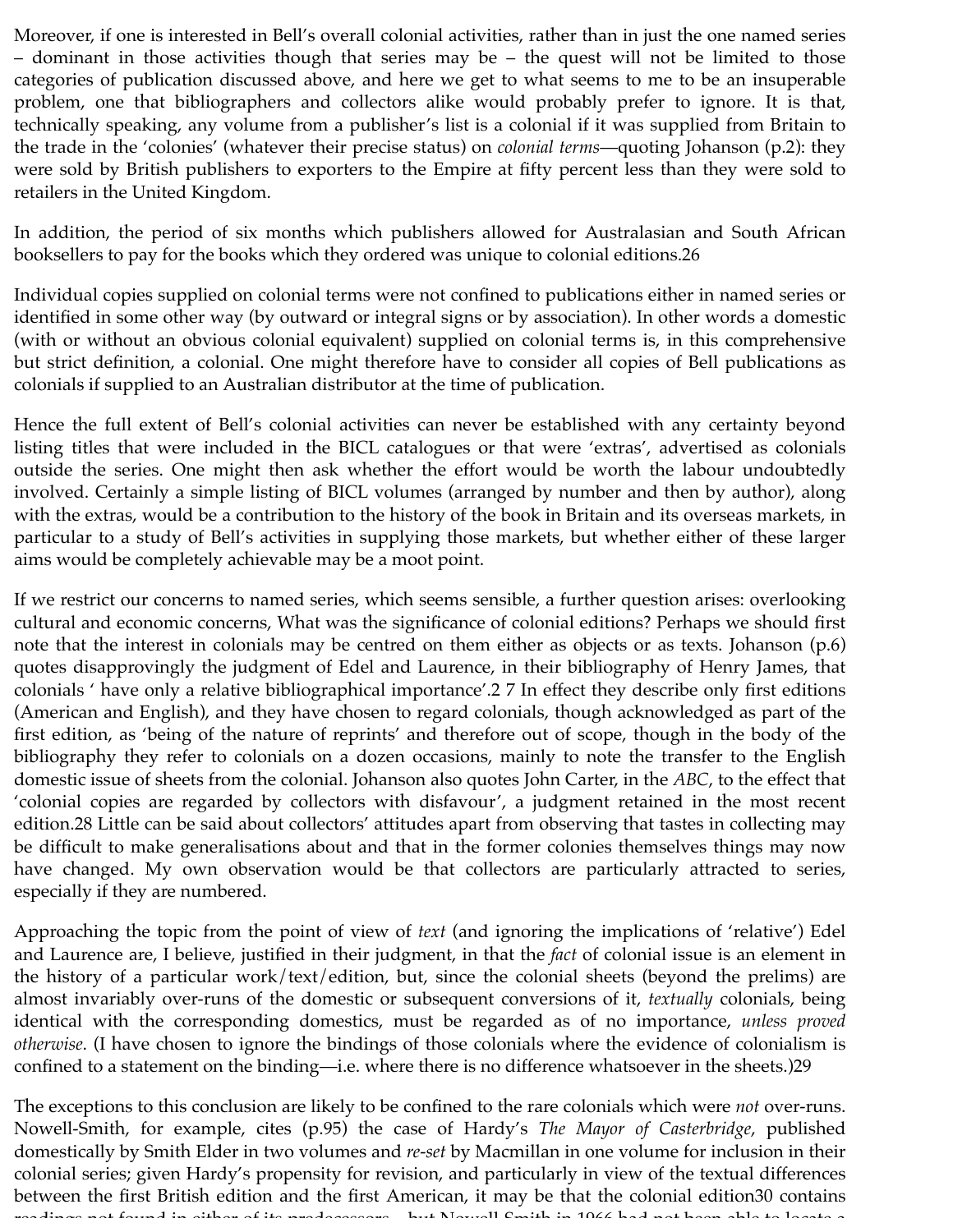readings not found in either of its predecessors – but Nowell-Smith in 1966 had not been able to locate a copy of it. BICL offers its own example of textual variation, in Gertrude Page, *Paddy-the-next-best-thing*, [1908] (BICL 835), of which there are two copies in CEC, one (the earlier) in the normal red cloth, the other (not a new edition but a re-issue with some resetting) in a light-blue cloth. On the verso of the dedication in the blue copy (blank in the red) is the 'AUTHOR'S NOTE':

The representations of many enthusiastic readers, and lovers of "Paddy," who expressed themselves exceedingly disappointed with the end of my story, have finally prevailed upon me to rewrite my last two or three chapters.

In this new edition, for the first time, "Paddy" finds that particular happiness in the end, which so many of her adoring readers begged me to give her.

London, *Feb*., 1912.

In the event Page rewrote chapters 44-46 (pp.347ff.), so that the red copy finishes on p.370, the blue on p.365 – i.e. the red collates … 22-238 242 (the text finishing on 241v), the blue … 22-238 (the text finishing on 227r). *Paddy* may never demand the attention of a textual critic, but it does serve to confirm the occasional textual variation within titles published in BICL, though in this case the variation presumably exists within the domestic issues too.

This preliminary venture into colonial territory has identified certain of the obstacles to arriving at a destination marked by a complete picture of Bell's colonial activities. Acquaintance with the publisher's archives may provide the required map, but I leave the territory to be explored by others, an exploration which will necessarily take in Reading.

B J McMullin.

Appendix: BICL items 417-491 (1902-1903) (the date is that of publication advertised on one of the bookmarks)

417 George Douglas, *The House with Green Shutters* \*

418 John Strange Winter, *A Matter of Sentiment*

419 H B Marriott Watson, *The House Divided*

420 Mary E Wilkins, *The Portion of Labour*

421 Dick Donovan, *Jim the Penman*

422 Guy Boothby, *The Curse of the Snake*

423 R H Savage, *The Mystery of a Shipyard*

424 Hume Nisbet, *A Dream of Freedom*

425 A C Gunter, *Deacon and Actress*

426 Major A Griffiths, *A Bid for Empire*

427 John Finnemore, *The Lover Fugutives*

428 L C Davidson, *The Theft of a Heart*

429 J S Fletcher, *Bonds of Steel*

430 G Griffith, *The Missionary*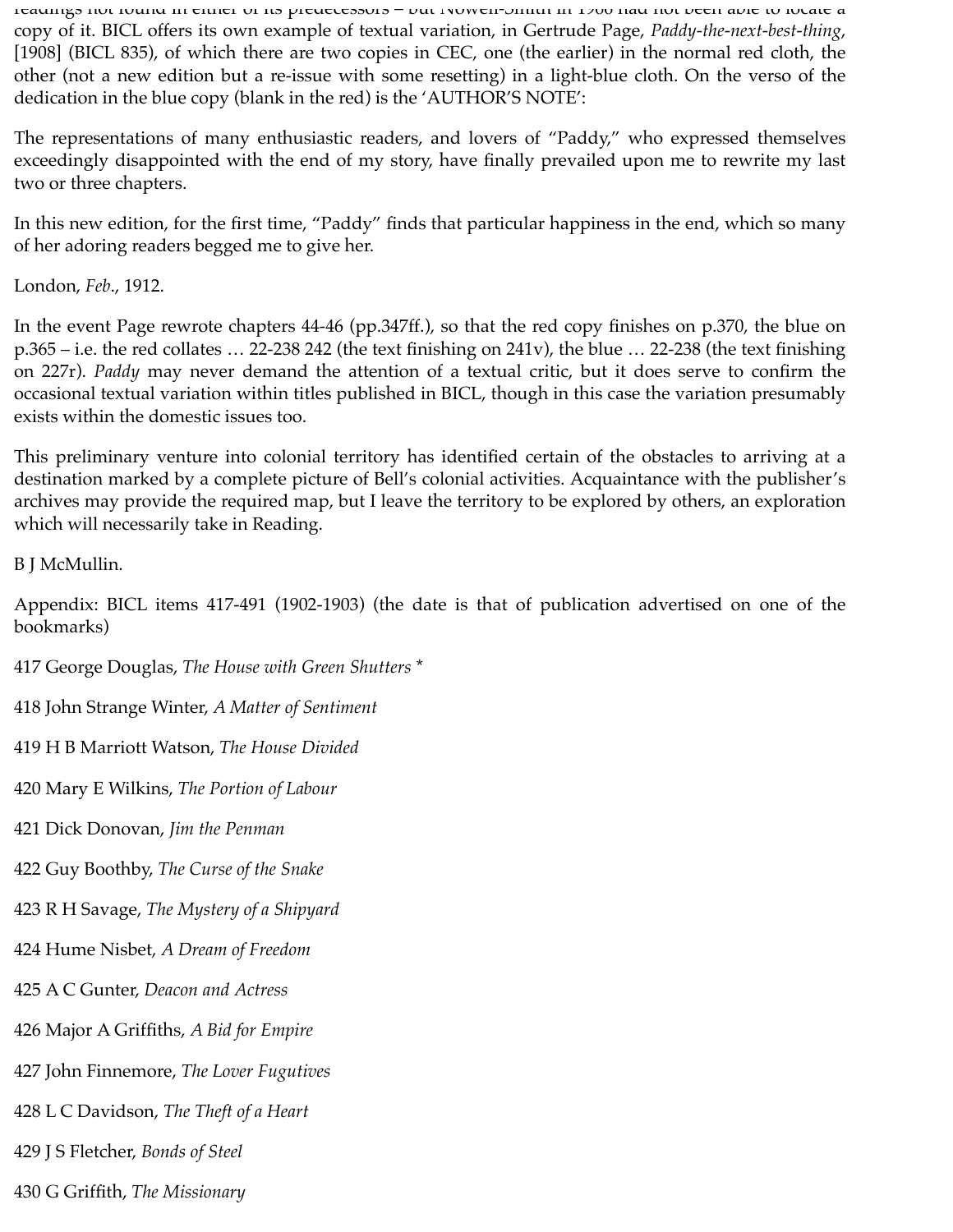431 Fergus Hume, *The Pagan's Cup* 432 Guy Boothby, *The Childerbridge Mystery* 433 Stephen Crane, *Last Words* 434 W W Jacobs, *At Sunwich Port* \* 435 Benjamin Swift, *Ludus Amoris* \* 436 Leonard Merrick, *When Love flies out of the Window* 437 Bret Harte, *On the Old Trail* 438 Arthur Griffiths, *A Duchess in Difficulties* 439 John Strange Winter, *A blaze of Glory* 440 Graham Hope, *My Lord Winchenden* 441 A St Aubyn, *The Scarlet Lady* 442 Richard Marsh, *Between the Dark and the Daylight* 443 L T Meade, *Margaret* 444 H.B Marriot Watson, *Godfrey Merivale* 445 Kate Douglas Wiggin, *The Diary of a Goose Girl and A Cathedral Courtship* † 446 K & Hesketh Prichard, *Tammer's Duel* 447 M E Francis, *North, South and over the Sea* \* 448 George Griffith, *The White Witch of Mayfair* 449 Guy Boothby, *Uncle Joe's Legacy* 450 Arthur Griffiths, *Tales of a Government Official* \* 451 Louis Becke, *The Strange Adventure of James Shervinton* 452 Louis Tracy, *The Wooing of Esther Gray* 453 Max Pemberton, *The House under the Sea* \* 454 R H Savage, *For a Young Queen's Bright Eyes* 455 Katharine Tynan, *The Love of Sisters* 456 John Oliver Hobbes, *Love and the Soul Hunters* 457 Anthony Hope, *The Intrusions of Peggy* 458 Eleanor C. Price, *Angelot* (25 November) 459 C J Cutcliffe Hyne, *The Little Red Captain* \* 460 John Strange Winter, *Uncle Charles*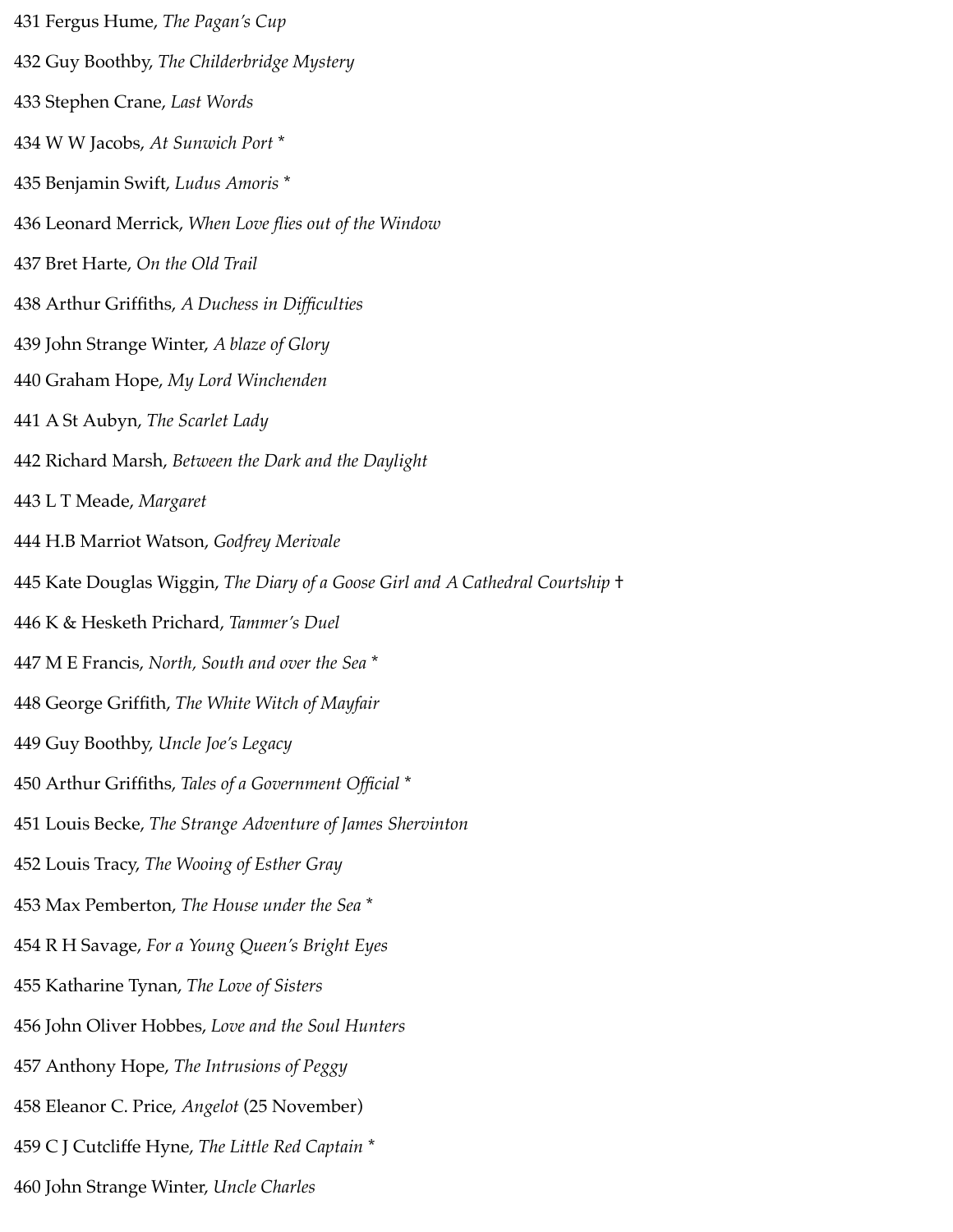461 *Lady Beatrix and the Forbidden Man* 462 A E W Mason, *The Four Feathers* (11 November) † 463 W W Jacobs, *The Lady of the Barge* (18 November) \* 464 *A Londoner's Log-book 1901-1902* (2 December) \* 465 Rosalie Neish, *How to Choose a Husband* 466 Charles Hiatt, *Henry Irving: a Record and Review* 467 W H. Fitchett, *Nelson and his Captains* \* 468 Mrs J H Riddell, *Poor Fellow* 469 Mrs C N Williamson, *The Little White nun* 470 Lucas Cleeve, *The Man in the Street* 471 Guy Boothby, *The Countess Londa* 472 C S Calverley, *The Complete Works* (10 February) \* 473 R H Savage, *Commander Leigh* (February) 474 Bernard Capes, *A Castle in Spain* 475 John Strange Winter, *Marty* (February) 476 Katharine Tynan, *A Red, Red Rose* (March) 477 Bertram Mitford, *Dorrien of Cranston* 478 Thomas Cobb, *The Intriguers* 479 Graham Hope, *The Triumph of Count Ostermann* \* 480 Louis Becke, *Helen Adair* 481 C J Cutliffe Hyne, *Captain Kettle, K.C.B.* 482 Mrs Henry de la Pasture, *Cornelius* 483 E W Hornung, *No Hero* 484 Iota, *He for God only* 485 Frank Aubrey, *King of the Dead* 486 E Spender, *The Law-breakers* 487 George Moore, *The Untilled Field*.(19 May) 488 J & T Le Breton, *The Chronicles of Choisy* (26 May) 489 Louis Tracy, *Princess Kate* (2 June) 490 Guy Boothby, *The League of Twelve* (9 June)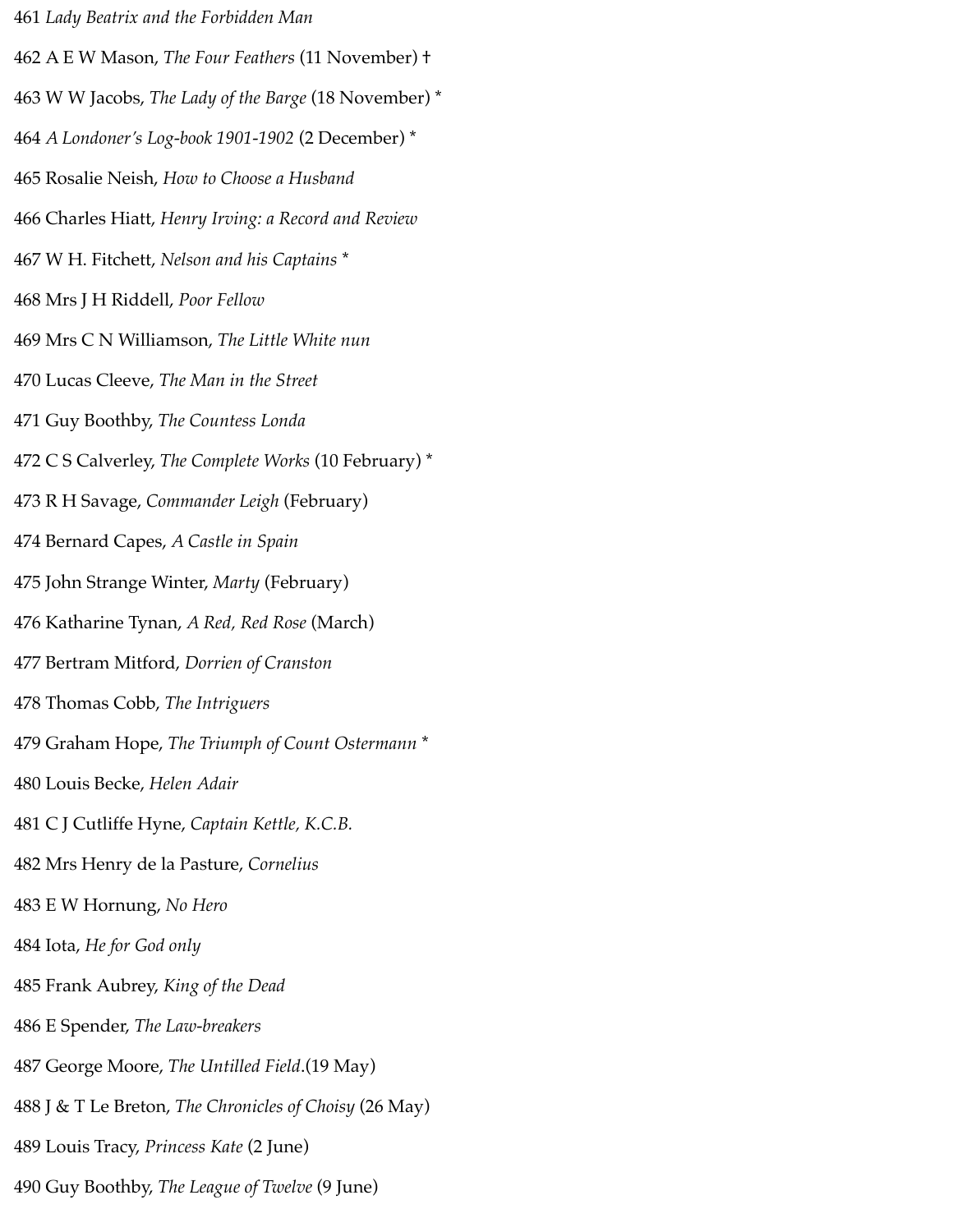491 Bret Harte, *Trent's Trust and Other Stories* \*

The same bookmark is found on BICL 463 and 464. BICL 491 contains a bookmark which does not include the volume itself.

\* Copy in CEC with bookmark intact or with evidence of one having at some time been present.

† Copy in CEC without any evidence that a bookmark was ever present.

**NOTES** 

1 Elibank Press, PO Box 27-376, Wellington, New Zealand (Australian distributor: Eliban Press, PO Box 1463, Wagga Wagga, NSW 2650).

2 Since I have not been able to bring together colonial and domestic issues emanating from the same publisher I have not explored the likelihood that in such cases 'colonial cloth' may be a relative term, that colonials were bound in a cloth inferior to that employed for the domestics.

3 'COLONIAL EDITION' is stamped in purple on the verso of the title page of Henry Harland, The Cardinal's Snuff Box (London: John Lane, The Bodley Head, 1907) in the copy in the Colonial Editions Collection at Monash University, on which see further below.

4 Examples of Mazo de la Roche volumes with book jackets so treated are to be found in the Colonial Editions Collection. One also has a wrap-around banner identifying the volume as a colonial, not to be introduced into the British Isles, the USA or Canada.

5 BICL 492, Violet A Simpson, *The Bonnet Conspirators* is included on the bookmark in the CEC copy of 491, dated 26 May, the same date as for BICL 488. It is likely, therefore that copies will have been issued with a bookmark.

6 An unknown number are in the Main collection.

7 William B Todd and Ann Bowden, *Tauchnitz International Editions in English 1841-1955:* a bibliographical history New York: Bibliographical Society of America, 1988), especially Section L9 (pp.863-5) 'Ephemera: book-marks, leaflets, colored bands, miscellanea'. Two bookmarks are illustrated on p.864. The earlier form of Tauchnitz bookmark simply listed the month's publications in numerical order, while the later highlighted one or two (with commendatory reviews) on one side and listed the remainder on the other.

8 Simon Nowell-Smith, *International Copyright Law and the Publisher in the Reign of Queen* Victoria (Oxford: Clarendon Press, 1968), p.100.

9 Johanson uses the firm of Macmillan as the major illustration for his exploration of the colonial phenomenon as it took definitive shape at the end of the nineteenth century.

10 I pass over the limitations possibly imposed by arrangements made with the domestic publishers limiting Bell's continuing access to particular titles.

11 In, respectively, Mrs J H Needell, *The Honour of Vivien Bruce*, 1899 (BICL 281), catalogue undated; Wilson Barrett and Elwyn Barron,*In Old New York*, 1900 (306), catalogue undated; Kate Douglas Wiggin, *Penelope's Experiences in Scotland*, 1902 (223) Frank T Bullen, *A Son of the Sea*, 1905 (624); Guy Boothby, *A Royal Affair and Other* Stories 1906 (675); Agnes Farley *Ashdod*, 1907 (748); Lucas Cleeve, *Lady Susan and not* the Cardinal, 1910 (903); Arthur Conan Doyle, *His last bow*, 1917 (1381).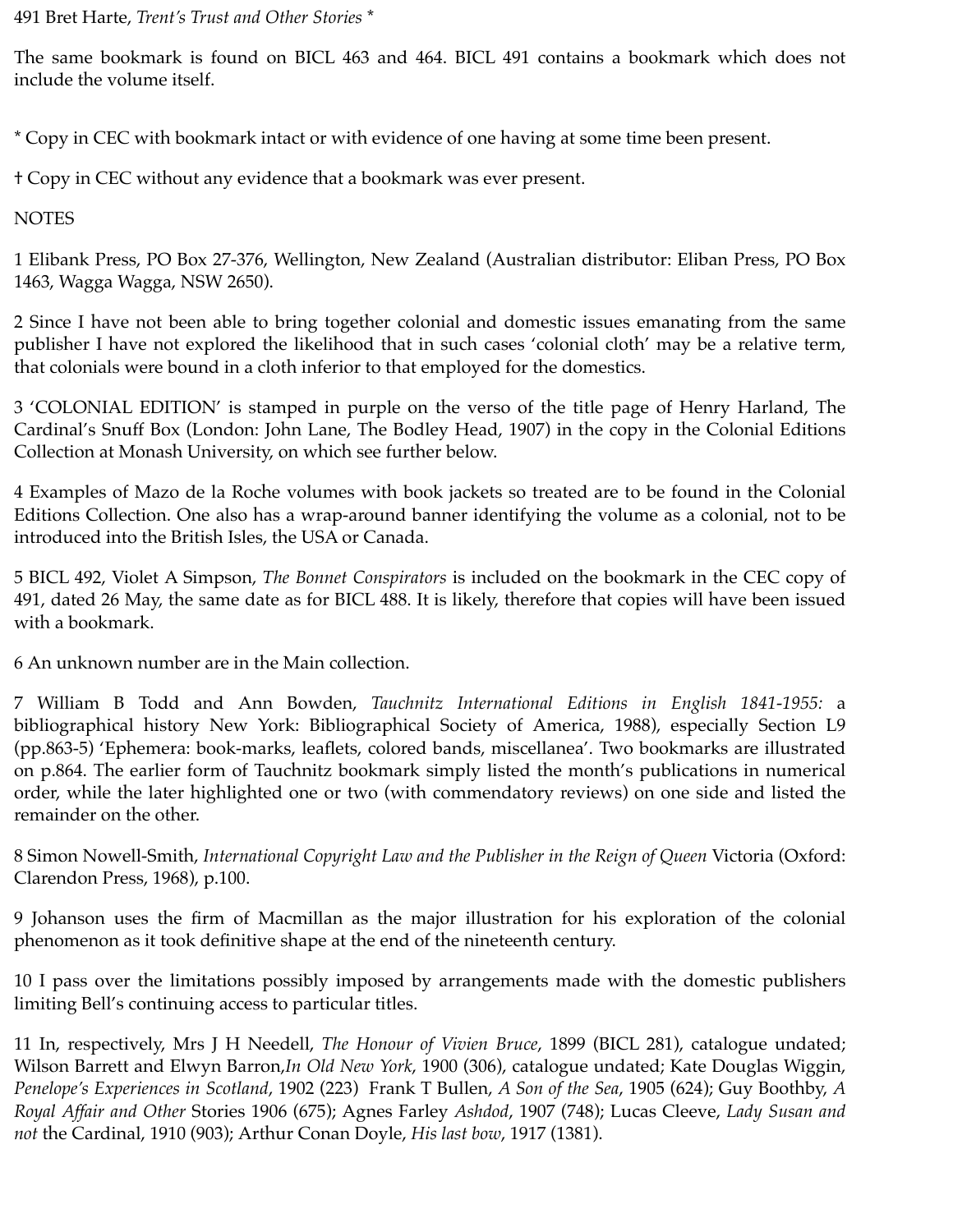12 The term is Falconer Madan's – see F Madan, "The duplicity of duplicates" and "A new extension of bibliography", *Transactions of the Bibliographical Society* 12 (October 1911– April 1913), 15-24. Madan's second thesis is ' That it is dangerous to part with *any* book as a duplicate, if printed before 1800, without close inspection'.

13 *The Cambridge Guide to Literature in English* (ed. Ian Ousby), rev. ed. (Cambridge: CUP, 1993) records that 'Success came with *Ships That Pass in the Night* (1893) which sold over a million copies.' The earliest edition listed in the British Museum *General Catalogue of* Printed Books to 1955 is the 11th (1893).

14 Bibliographically an impression comprises all copies printed at the one time from substantially the same setting of type.

15 There is the occasional instance where in a volume – in this instance 'Thormanby' [W Willmott Dixon], *The Spice of Life; a Medley of Memories*, 1911 (an 'extra', not numbered for BICL) – Bell prelims (in a gathering [A8] of normal conjugacy) are 'contradicted'by an advertisement on the verso of the last page of text advertising a new book by the domestic publisher, Everett and Co., a book subsequently advertised by Bell.

16 The June 1918 catalogue is preceded by the statement that 'OVER 1¼ MILLION VOLUMES OF THIS POPULAR SERIES ARE IN CIRCULATION'. In April 1909 the comparable claim was that 'OVER ONE MILLION VOLUMES OF THIS POPULAR SERIES ARE IN CIRCULATION'.

17 The final number in a series is not always an entirely reliable indication of the total issued: Johanson (Appendix 1: Macmillan's Colonial Library of Copyright Books, 1886-1913) reports that numbers 343, 456 and 473 were apparently never assigned, and in BICL there was the occasional duplication, as noted in the discussion of reprinting.

18 Not 'readily available' are Bell's cash books and ledgers, 1840s-1960s and correspondence,c 1836-1970, housed at Reading University Library – see Alexis Weedon and Michael Bott, *British Book Trade Archives 1830 – 1930: a location register* ([Bristol]: Simon Eliot and Michael Turner, March 1996); as of March 1996 the records had apparently not been commercially microfilmed.

19 Richard Lancelyn Green and John Michael Gibson, *A bibliography of A. Conan Doyle* (Oxford: Clarendon Press, 1983) (Soho Bibliography XXIII). Another readily available figure is that for G K Chesterton, *The Wisdom of Father Brown*, 1914 (BICL ? – not found in any BICL catalogue): 1300 – see John Sullivan, *G.K. Chesterton, a bibliography* (London University of London Press, 1958), No 32. Sullivan, however, does not record the colonial issue of his no. 8, *The Club of Queer Trades*, 1905 (BICL 599) – copy in CEC.

20 I am grateful to Dr Nirmolini Flora for drawing my attention to the *Foreign and Colonial* List of Richard Bentley, dated 25 March 1885, which records a minimum transit to Wellington of 42 days. (Australian figures include Adelaide 38 days, Melbourne 40, Launceston 42, Hobart 43, Sydney 43, Brisbane 44 and Townsville 47.)

21 *Publishing and Bookselling*, Part One: Frank Arthur Mumby, *From the earliest times to* 187 ; Part Two: Ian Norrie, *1870-1970*, 5th ed. (London: Jonathan Cape. 1974), p.249.

22 The frontispiece portraits differ: in the Main copy the portrait has no boundaries and is signed 'G J Stodart'; in the newly-acquired copy the portrait is rectangular and is signed 'ArtRepro Co'.

23 In the Monash Rare Books collection there is also a copy of volume 2 of the domestic issue, published by Smith Elder, in a red cloth binding with a wattle blossom in coloured inks on the front board.

24 I have seen none of these titles.

25 For example, in CEC, E Noyes Westcott, *David Harum*.